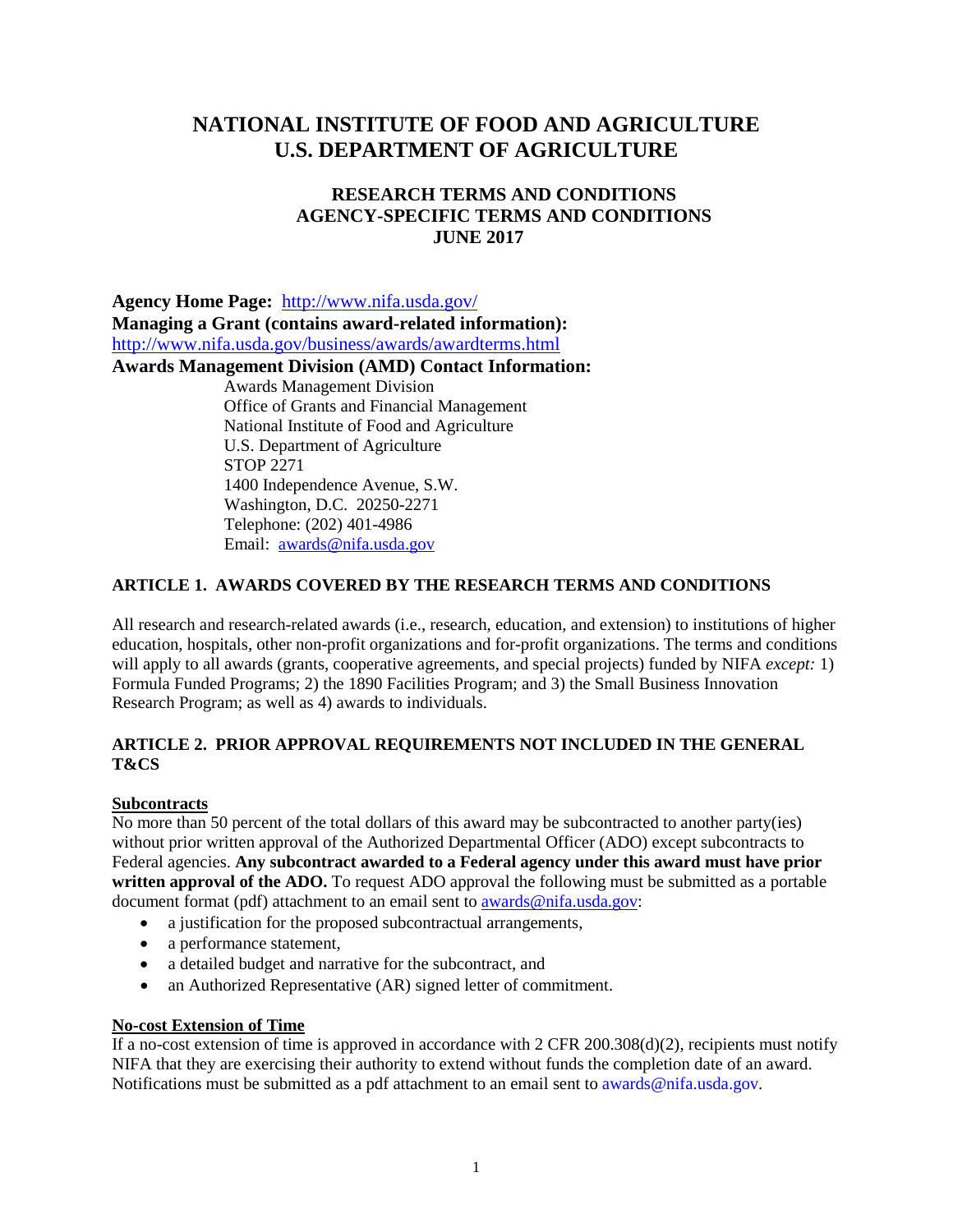## **More than one no-cost extension or an extension of more than 12 months.**

Usually no more than one no-cost extension or an extension of more than 12 months is permitted only when there are exceptional circumstances. The extension(s) **must be approved in writing by the ADO.** The awardee should prepare and submit **a written request (which must be received no later than 10 days prior to the expiration date of the award).**

The request must contain, at a minimum, the following information:

- a. The length of additional time required to complete project objectives and a justification for the extension (see last paragraph of this article);
- b. A summary of progress to date (a copy of the most recent REEport progress report is acceptable provided the information is current - see Article 9.B.b. of these award terms);
- c. An estimate of funds expected to remain unobligated on the scheduled expiration date;
- d. A projected timetable to complete the portion(s) of the project for which the extension is being requested; and
- e. Signature of the AR and the Project Director/Principal Investigator (PD/PI). Any request received by the agency that does not meet this requirement will be returned for the necessary signature(s).

**Requests for no-cost extensions of time after expiration date.** NIFA may consider and approve requests for no-cost extensions of time up to 120 days following the expiration of the award. These will be approved only for extenuating circumstances, as determined by NIFA. The awardee's AR must submit the requirements identified in a. through e. of this section as well as an "extenuating circumstance" justification and a description of the actions taken by the awardee to minimize these requests in the future. The fact that funds are expected to remain unobligated at the expiration of the award is not in itself sufficient justification to receive an extension of time unless otherwise authorized in the program legislation. Normally, no single extension may exceed 12 months and only in exceptional cases will more than one extension be considered. The award period (including any subsequent authorized extensions of time), shall not exceed any applicable statutory limit as well as any expiring appropriation limitation (see Article 7.).

## **Extension to Submit a Final Federal Financial Report, Form SF-425**

To request ADO approval, requests must be submitted as a pdf attachment to an email sent to [awards@nifa.usda.gov](mailto:awards@nifa.usda.gov) following the guidance below:

## **Request submitted PRIOR to the end of the 90-day period following the award expiration**

date. The request should include a provisional report (showing unliquidated obligations), justification for not submitting a final by the initial due date, and the anticipated date for submission of a final report. Note that any extension of time is subject to expiring appropriations (see Article 7.) or other statutory or agency policy limitations (see Funding Period in this Article). Funds will remain available for drawdown during an approved extension of time.

### **Request submitted FOLLOWING the end of the 90-day period following the award**

**expiration date.** Such requests will only be considered, up to 30 days after the due date, in extenuating circumstances. This request should include a provisional report (showing unliquidated obligations) as well as an anticipated submission date for the final report, a justification for the late submission, and a justification for the extenuating circumstances. Note that any extension of time is subject to expiring appropriations (see Article 7.) or other statutory or agency policy limitations (see Funding Period in this Article).

### **Salaries**

Salary rates of pay exceeding an Executive Level IV salary range (see Executive Schedule link at [http://www.opm.gov/policy-data-oversight/pay-leave/salaries-wages/2017/executive-senior-level\)](http://www.opm.gov/policy-data-oversight/pay-leave/salaries-wages/2017/executive-senior-level) requires prior NIFA approval. This rate does not include any fringe benefits, general and administrative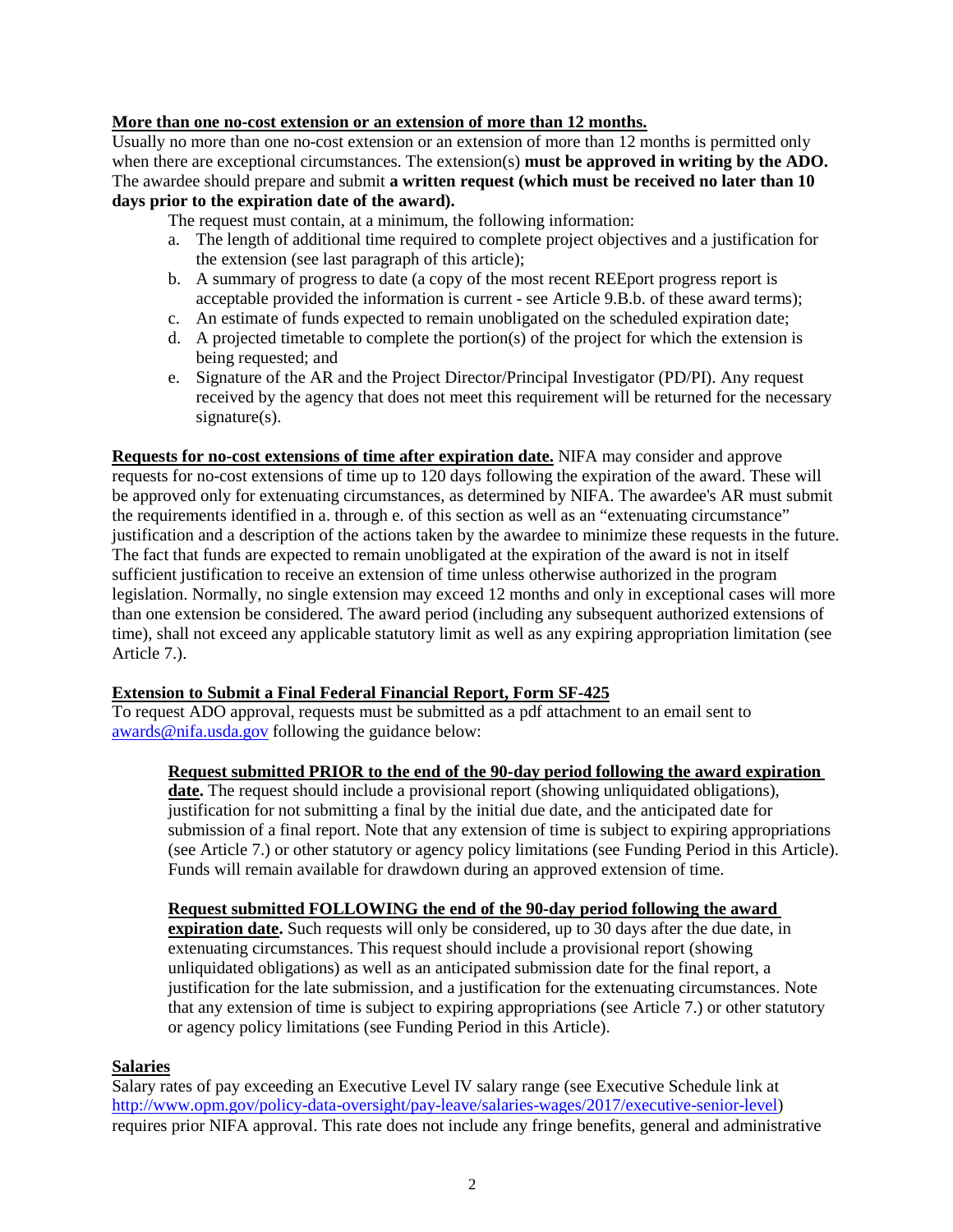(G&A), overhead, or other expenses. Requests for approval must include the salary rate of pay and a justification for the rate and be sent to the ADO to [awards@nifa.usda.gov.](mailto:awards@nifa.usda.gov)

See [Research Terms and Conditions Appendix A Prior Approval Matrix,](https://www.nsf.gov/awards/managing/rtc.jsp) for further information regarding prior approvals.

### **ARTICLE 3. UNALLOWABLE DIRECT CHARGES ASIDE FROM THOSE IN PART 200— UNIFORM ADMINISTRATIVE REQUIREMENTS, COST PRINCIPLES, AND AUDIT REQUIREMENTS FOR FEDERAL AWARDS**

### **Fixed Equipment and Real Property**

No funds awarded under the authorities of Sec. 2(b), 2(c)(1)(A), and 2(c)(1)(B) of Pub. L. No. 89-106, as amended, may be used for the renovation or refurbishment of research spaces; the purchase or installation of fixed equipment in such spaces; or for the planning, repair, rehabilitation, acquisition, or construction of a building or facility.

### **Indirect Costs and Tuition Remission**

Statutory language may limit or prohibit the amount of allowable indirect costs. If such language applies to this award, the limit is identified on the budget as appropriate. When indirect costs are limited, the indirect costs allowable will be the lesser of the following amounts: (1) the Federally approved negotiated indirect cost rate and base, or (2) the limit identified in the statutory language. **Note: Any limitation or prohibition of indirect costs on the awardee also applies to subcontracts under the funded awards.**

As noted in Appendix A Prior Approval Matrix, the use of unrecovered indirect costs for cost sharing or matching purposes is subject to any applicable statutory language limiting or prohibiting indirect costs.

Indirect costs and tuition remission costs are unallowable if this award is issued under the authority of Sec. 2(c)(1)(B) of the Act of August 4, 1965, Pub. L. No. 89-106; Sec. 1472, Sec. 1473, Sec. 1475(d), and Sec. 1480 of the National Agricultural Research, Extension and Teaching Policy Act of 1977 (NARETPA), as amended, Pub. L. No. 95-113); and the Smith-Lever Act of May 8, 1914, as amended. This limitation also applies to subcontracts made under awards subject to any of these authorities.

### **Meals**

Business meals may not be charged as project costs when individuals decide to go to breakfast, lunch, or dinner together when no need exists for continuity of a meeting. Such activity is considered to be an entertainment cost. On the other hand, meals that are part of the costs of meetings and conferences, the primary purpose of which is the dissemination of technical information, are allowable as are costs of transportation, rental of facilities, speakers' fees, and other items incidental to such meetings or conferences. Note: Meals consumed while in official travel status do not fall in this category. They are considered to be per diem expenses and should be reimbursed in accordance with the organization's established travel policies subject to statutory limitations.

#### **Equipment**

Expenditures for the acquisition or improvement of general and special purpose equipment is allowable, without prior agency approval, if the cost of the equipment is appropriately prorated among the activities to be benefitted.

#### **Personal Injuries**

Grant funds cannot be used for compensation for injuries to persons or loss, theft, or damage to property during project activities.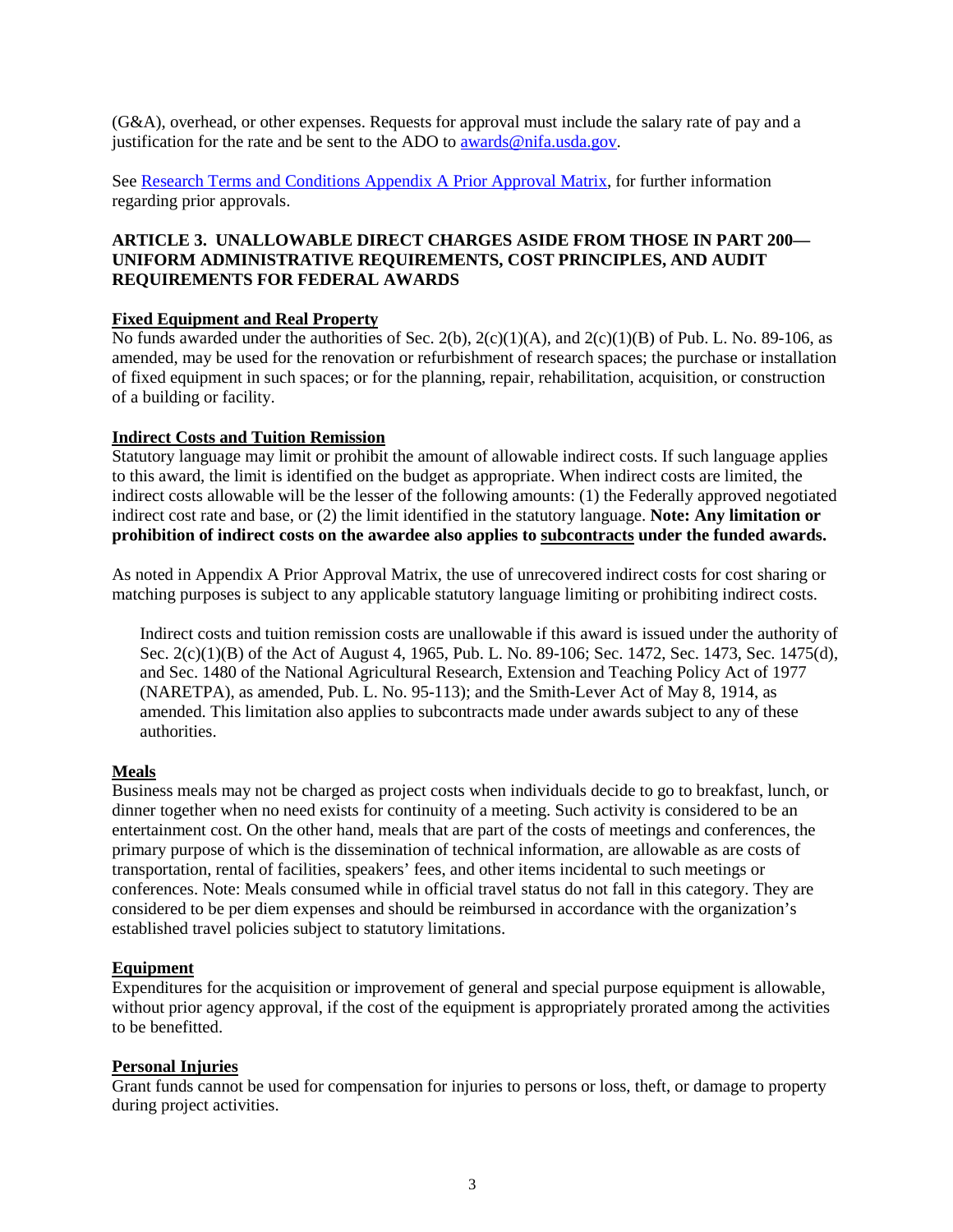### **ARTICLE 4. CONTACT INFORMATION FOR TECHNICAL MATTERS**

Questions regarding technical matters should be referred to: the programmatic contact person identified in Block 14 of the Award Face Sheet (Form NIFA-2009).

### **ARTICLE 5. CONTACT INFORMATION FOR ADMINISTRATIVE MATTERS**

Questions regarding administrative matters should be referred to: the administrative contact person identified in Block 14 of the Award Face Sheet (Form NIFA-2009).

### **ARTICLE 6. CONTACT INFORMATION FOR INTELLECTUAL PROPERTY MATTERS**

Questions regarding intellectual property matters (this does **not** include questions and issues regarding Interagency Edison) should be referred to:

> Planning, Accountability, and Reporting Staff National Institute of Food and Agriculture, USDA STOP 2213 1400 Independence Avenue, S.W. Washington, D.C. 20250-2213 Telephone: (202) 720-5623 E-mail: [bayhdole@nifa.usda.gov](mailto:bayhdole@nifa.usda.gov)

Interagency Edison (iEdison) can be accessed a[t http://www.iEdison.gov.](http://www.iedison.gov/) An overview of the iEdison invention reporting process, an iEdison tutorial, and extensive help text can be found as links on the iEdison home page. Requests for detailed instructions or other questions regarding Interagency Edison should be directed to:

> Division of Extramural Inventions & Technology Resources (DEITR) National Institutes of Health (NIH) 6705 Rockledge Drive, Suite 310, MSC 7980 Bethesda, Maryland 20892-7980 Telephone: (301) 435-1986 Facsimile: (301) 480-0272 E-mail: [Edison@nih.gov](mailto:Edison@nih.gov)

### **ARTICLE 7. OTHER REQUIREMENTS (NOT SPECIFIED ELSEWHERE)**

## **Period of Performance**

"Period of Performance" has the meaning given in 2 CFR 200.77, with the additional clarification that the term includes any extension of the end date of the award, such as a no-cost extension authorized by 2 CFR 200.308, paragraph (d)(2). The period of performance is identified in Block 4. of the Award Face Sheet (Form NIFA-2009). Statutory language or agency policy may limit the maximum potential period of performance (including any awards transferred from another institution or organization). The period of performance will commence on the effective date cited in the award instrument. Any such limitation also applies to subcontracts made under awards subject to a period of performance limitation.

### **Expiring Appropriations**

Generally, the appropriated funds that support awards expire after 5 years and the account is closed. This means that in the fifth year following an appropriation, any award funds that have not been drawdown by August 31 of that year by the awardee are **subject to be returned to the Department of the Treasury.** To determine the appropriation year of award funds, see block 17. Funds Chargeable of the Award Face Sheet (Form NIFA-2009). This block contains a two-digit fiscal year followed by a financial data code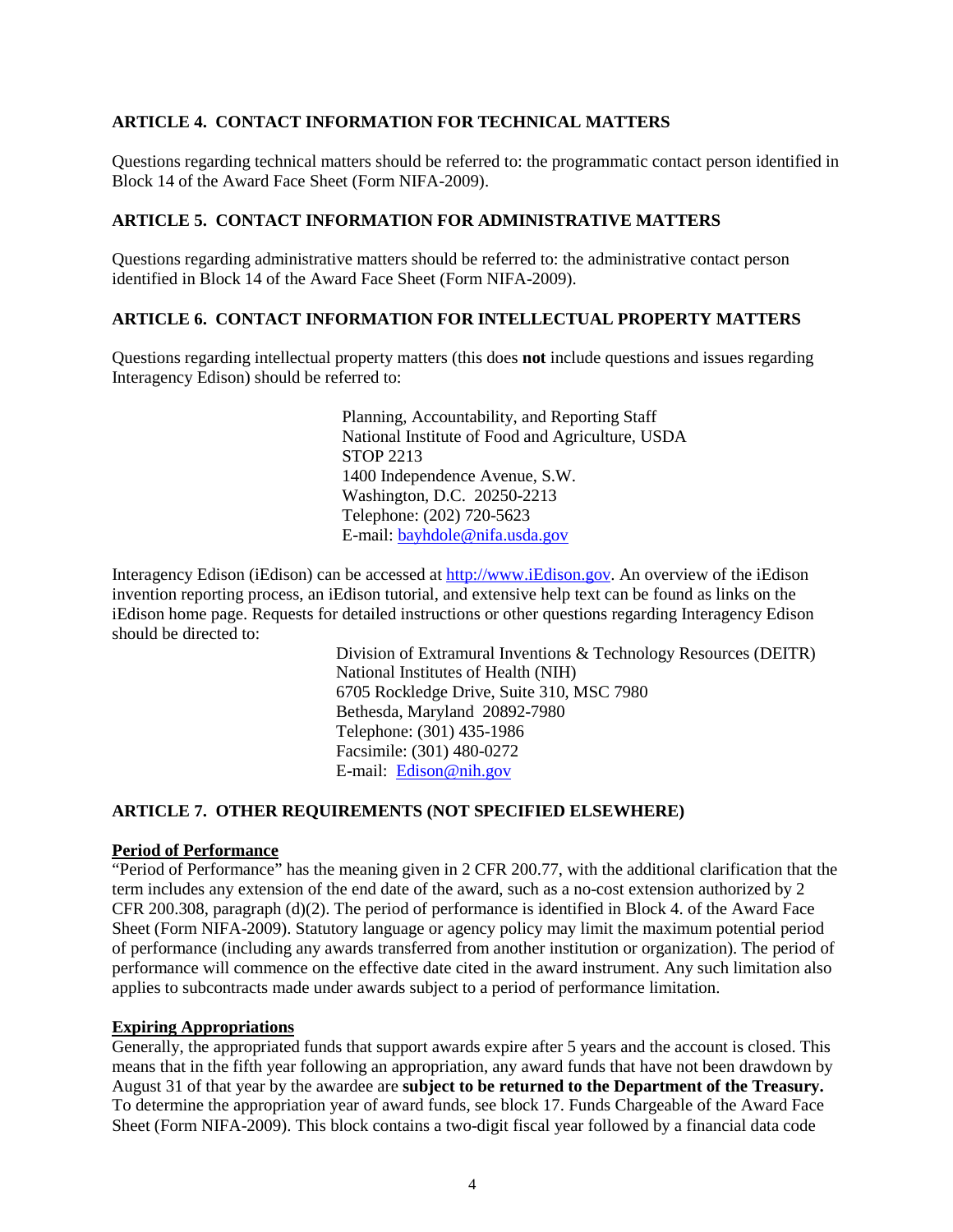(FDC). In the following example, "17-823-33610," the first two numbers "17" represent the fiscal year "2017." In this example it means that the funds must be drawn down by August 31 of the year 2022.

**NIFA awards supported with funds from other Federal agencies (reimbursable funds)** Unless an earlier date applies, NIFA requires all draws and reimbursements for awards supported with reimbursable funds (from other Federal agencies) **must** be completed **no later than** June 30th of the fiscal year in which the period of availability for obligation ends to allow for the proper billing, collection, and closeout of the associated interagency agreement before the appropriations expire. The June 30th requirement also applies to awards with a 90-day period concluding on a date after June 30th of that fifth year.

## **Appropriations cannot be restored after expiration of the account.**

If you have questions about whether an applicable appropriation will expire after 5 years, contact the Administrative Point of Contact identified in block 14 of the Award Face Sheet, Form NIFA-2009.

## **Industrial Hemp**

By accepting the award, the awardee agrees that if they will grow or cultivate industrial hemp under the project, the organization will comply with all terms and conditions set by the applicant's State agency regarding industrial hemp growth and cultivation. For this purpose, the term "industrial hemp" includes the plant *Cannabis sativa L.* and any part or derivative of such plant, including seeds of such plant, whether growing or not, that is used exclusively for industrial purposes (fiber and seed) with a tetrahydrocannabinols concentration of not more than 0.3 percent on a dry weight basis. The term "tetrahydrocannabinols" includes all isomers, acids, salts, and salts of isomers of tetrahydrocannabinols. If industrial hemp activities are conducted under the award, NIFA, in accordance with 2 CFR 200.336, has the right of access to any documents, papers, or other records of the non-Federal entity which are pertinent to the Federal award, in order to verify compliance with the terms and conditions set by the applicant's State agency. For further information see [https://nifa.usda.gov/industrial-hemp.](https://nifa.usda.gov/industrial-hemp)

## **Life Sciences Dual Use Research of Concern (DURC)**

For all NIFA-funded research that potentially falls within the scope of the US Government Policy for Institutional Oversight of Life Sciences Dual Use Research of Concern [\(http://www.phe.gov/s3/dualuse/Pages/default.aspx\)](http://www.phe.gov/s3/dualuse/Pages/default.aspx) as published in September 2014, grantees are responsible for monitoring the research progress and for implementation of all appropriate biosafety and biosecurity risk mitigation measures including compliance with all applicable laws and regulations related to that implementation, including the Policy specified above. (See also <http://osp.od.nih.gov/office-biotechnology-activities/biosecurity/dual-use-research-concern> for Frequently Asked Questions, case studies, and other educational materials on DURC.)

## **Genetic Resources from Outside of U.S.**

If this project will use genetic resources from outside the United States, the PD is advised to seek information regarding any required prior informed consent from and benefit-sharing with the appropriate host country authorities. For further information, see "Information for U.S. Government Funded Researchers Collecting In Situ Genetic Resources Outside the United States," housed on the U.S. Department of State's web site at [http://2001-2009.state.gov/g/oes/rls/or/25962.htm.](http://2001-2009.state.gov/g/oes/rls/or/25962.htm) Researchers must also obtain permits and follow USDA/APHIS importation regulations [\(http://www.aphis.usda.gov/import\\_export/index.shtml\)](http://www.aphis.usda.gov/import_export/index.shtml). Contact the [Plant Exchange Office, ARS,](https://www.ars.usda.gov/northeast-area/beltsville-md/beltsville-agricultural-research-center/national-germplasm-resources-laboratory/docs/plant-exchange-office/)  [USDA,](https://www.ars.usda.gov/northeast-area/beltsville-md/beltsville-agricultural-research-center/national-germplasm-resources-laboratory/docs/plant-exchange-office/) or the [National Animal Germplasm Program,](https://www.ars.usda.gov/plains-area/fort-collins-co/center-for-agricultural-resources-research/plant-and-animal-genetic-resources-preservation/docs/national-animal-germplasm-program-nagp/) as appropriate for further guidance on archiving the collections.

## **Responsible and Ethical Conduct of Research**

In accordance with sections 2, 3, and 8 of 2 CFR Part 422, institutions that conduct USDA-funded extramural research must foster an atmosphere conducive to research integrity, bear primary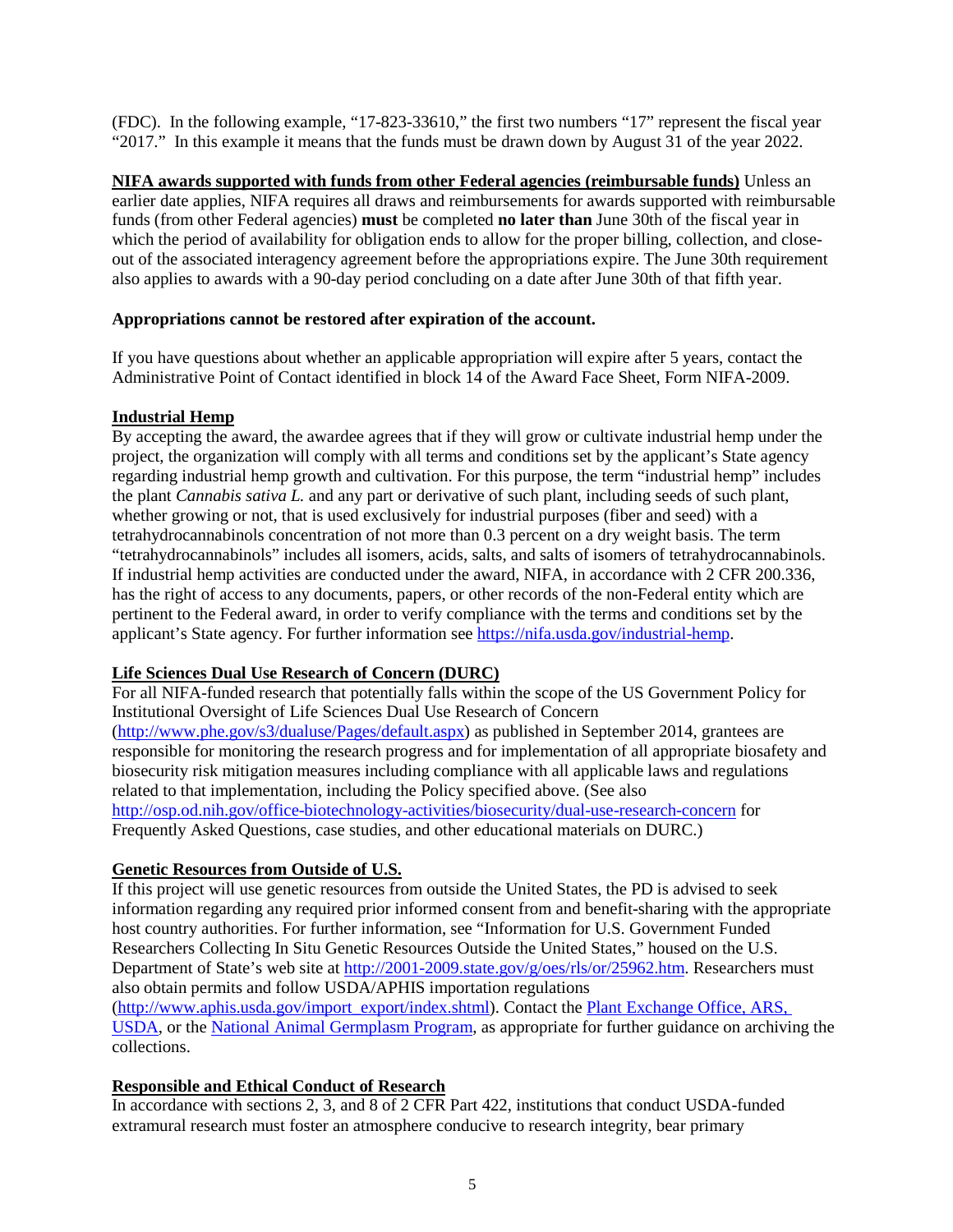responsibility for prevention and detection of research misconduct, and maintain and effectively communicate and train their staff regarding policies and procedures. By accepting a NIFA award the grantee assures that program directors, faculty, undergraduate students, graduate students, postdoctoral researchers, and any staff participating in the research project receive appropriate training and oversight in the responsible and ethical conduct of research and that documentation of such training will be maintained. Grantees are advised that the documentation of the training are subject to NIFA review upon request.

Note that the training referred to herein may be either on-campus or off-campus training. The general content of the ethics training, at a minimum, will emphasize three key areas of research ethics: authorship and plagiarism, data and research integration and reporting misconduct. Each institution will be responsible for developing its own training system, as schools will need flexibility to develop training tailored to their specific student needs. Grantees should consider the Collaborative Institutional Training Initiative (CITI) program for RCR [\(https://www.citiprogram.org/rcrpage.asp\)](https://www.citiprogram.org/rcrpage.asp). Typically this RCR education addresses the topics of: Data Acquisition and Management - collection, accuracy, security, access; Authorship and Publication; Peer Review; Mentor/Trainee Responsibilities; Collaboration; Conflict of Interest; Research Misconduct; Human Subject Research; and Use of Animals in Research.

### APPLICABLE REGULATIONS AND NATIONAL POLICY REQUIREMENTS

As a condition of this grant award, you assure that you will be in compliance and will comply with applicable statutory and national policy requirements, including those specified i[n 2 CFR 200.300](http://www.ecfr.gov/cgi-bin/text-idx?SID=c2f487b0f7efc268028a8ae426b2bfb7&mc=true&node=se2.1.200_1300&rgn=div8) and Appendix II of 2 CFR [200,](http://www.ecfr.gov/cgi-bin/text-idx?SID=c2f487b0f7efc268028a8ae426b2bfb7&mc=true&node=ap2.1.200_1521.ii&rgn=div9) which hereby are incorporated in this grant award by reference, and such other provisions as are specified herein.

| <b>Regulation/Statute</b> | <b>Title</b>                                                                                              |
|---------------------------|-----------------------------------------------------------------------------------------------------------|
| 2 CFR Part 25             | Universal Identifier and System for Award Management<br>Also see Sections 13 and 14 of these award terms. |
| <b>2 CFR Part 170</b>     | Reporting Subaward and Executive Compensation Information<br>Also see Section 12 of these award terms.    |
| <b>2 CFR Part 175</b>     | Award Term for Trafficking in Persons                                                                     |
| <b>2 CFR Part 180</b>     | OMB Guidelines to Agencies on Governmentwide Debarment and<br>Suspension (Nonprocurement)                 |
| <b>2 CFR Part 182</b>     | Governmentwide Requirements for Drug-Free Workplace (Financial<br>Assistance)                             |
| <b>2 CFR Part 200</b>     | Uniform Administrative Requirements, Cost Principles, and Audit<br><b>Requirements for Federal Awards</b> |
| <b>2 CFR Part 400</b>     | Uniform Administrative Requirements, Cost Principles, and Audit<br><b>Requirements for Federal Awards</b> |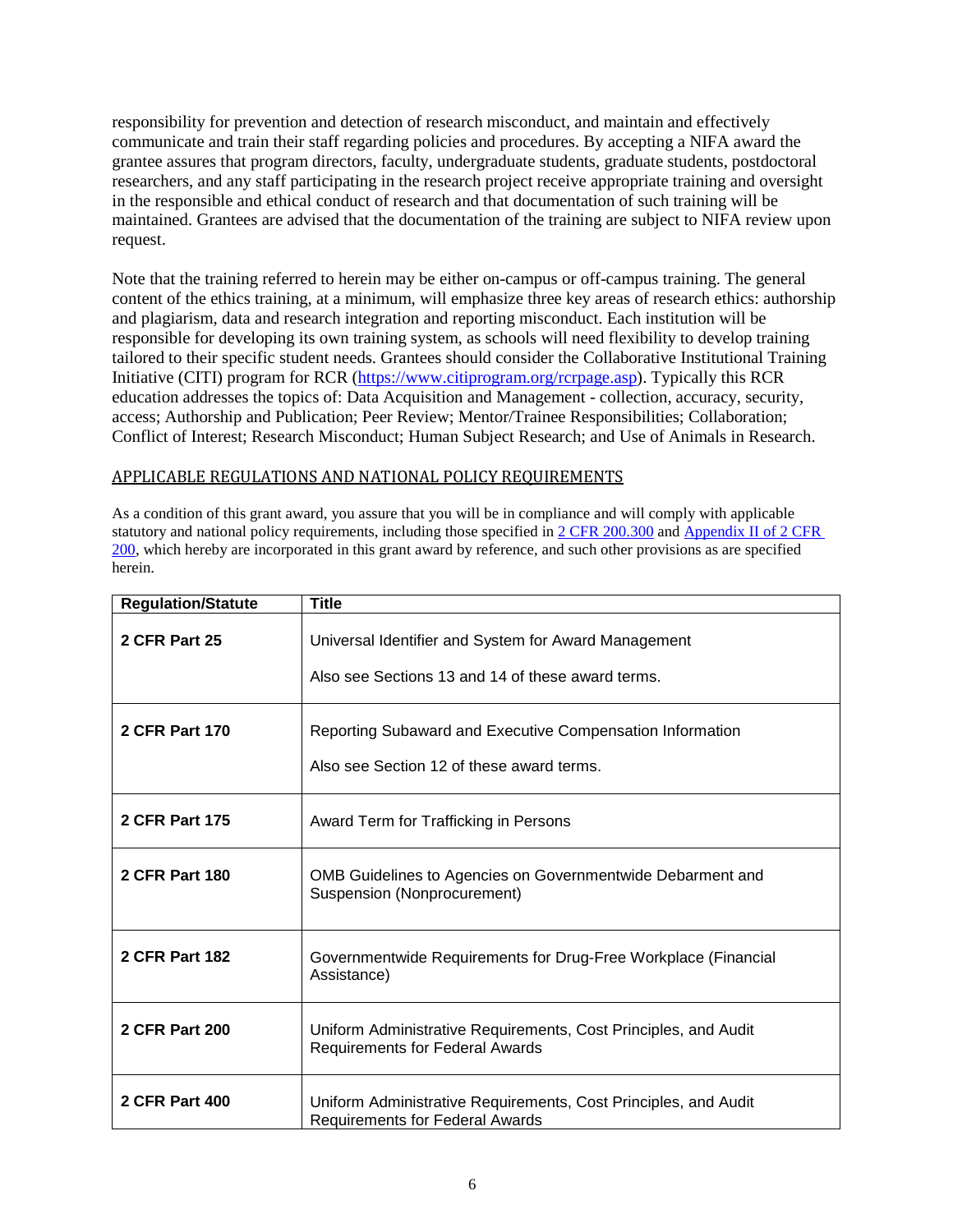| 2 CFR Part 400.2            | <b>Conflict of Interest</b>                                                                                                                                                                                                                                                                                                                                                                                                                                                                                                                                                                                                                                                                                                                                                                                                                                                                                                                  |  |
|-----------------------------|----------------------------------------------------------------------------------------------------------------------------------------------------------------------------------------------------------------------------------------------------------------------------------------------------------------------------------------------------------------------------------------------------------------------------------------------------------------------------------------------------------------------------------------------------------------------------------------------------------------------------------------------------------------------------------------------------------------------------------------------------------------------------------------------------------------------------------------------------------------------------------------------------------------------------------------------|--|
| 2 CFR Part 415              | <b>General Program Administrative Regulations</b>                                                                                                                                                                                                                                                                                                                                                                                                                                                                                                                                                                                                                                                                                                                                                                                                                                                                                            |  |
| <b>2 CFR Part 416</b>       | General Program Administrative Regulations for Grants and Cooperative<br>Agreements to State and Local Governments                                                                                                                                                                                                                                                                                                                                                                                                                                                                                                                                                                                                                                                                                                                                                                                                                           |  |
| <b>2 CFR Part 417</b>       | Nonprocurement Debarment and Suspension                                                                                                                                                                                                                                                                                                                                                                                                                                                                                                                                                                                                                                                                                                                                                                                                                                                                                                      |  |
| <b>2 CFR Part 418</b>       | New Restrictions on Lobbying                                                                                                                                                                                                                                                                                                                                                                                                                                                                                                                                                                                                                                                                                                                                                                                                                                                                                                                 |  |
| <b>2 CFR Part 421</b>       | Requirements for Drug-Free Workplace (Financial Assistance)                                                                                                                                                                                                                                                                                                                                                                                                                                                                                                                                                                                                                                                                                                                                                                                                                                                                                  |  |
| <b>2 CFR Part 422</b>       | Research Institutions Conducting USDA Funded Extramural Research;<br><b>Research Misconduct</b>                                                                                                                                                                                                                                                                                                                                                                                                                                                                                                                                                                                                                                                                                                                                                                                                                                              |  |
|                             | All research awards issued by NIFA are subject to 2 CFR 422; USDA's<br>implementation of the Federal Policy on Research Misconduct published<br>at 65 FR 76260. In accordance with sections 2, 3, and 8 of 2 CFR Part 422,<br>institutions that conduct extramural research funded by USDA must foster<br>an atmosphere conducive to research integrity, bear primary responsibility<br>for prevention and detection of research misconduct and are to maintain<br>and effectively communicate and train their staff regarding policies and<br>procedures. The AOR assures, through acceptance of the award that the<br>institution will comply with the above requirements. Grant recipients shall,<br>upon request, make available to NIFA the policies and procedures as well<br>as documentation to support the conduct of the training.<br>To report allegations of research misconduct see<br>http://nifa.usda.gov/research-misconduct |  |
| 7 CFR Part 1, Subpart<br>A  | <b>Official Records</b>                                                                                                                                                                                                                                                                                                                                                                                                                                                                                                                                                                                                                                                                                                                                                                                                                                                                                                                      |  |
| 7 CFR Part 1b               | National Environmental Policy Act                                                                                                                                                                                                                                                                                                                                                                                                                                                                                                                                                                                                                                                                                                                                                                                                                                                                                                            |  |
| 7 CFR Part 3                | Debt Management                                                                                                                                                                                                                                                                                                                                                                                                                                                                                                                                                                                                                                                                                                                                                                                                                                                                                                                              |  |
| 7 CFR Part 15, Subpart<br>A | Nondiscrimination in Federally-Assisted Programs of the Department of<br>Agriculture - Effectuation of Title VI of the Civil Rights Act of 1964                                                                                                                                                                                                                                                                                                                                                                                                                                                                                                                                                                                                                                                                                                                                                                                              |  |
| <b>7 CFR Part 3100</b>      | <b>Cultural and Environmental Quality</b>                                                                                                                                                                                                                                                                                                                                                                                                                                                                                                                                                                                                                                                                                                                                                                                                                                                                                                    |  |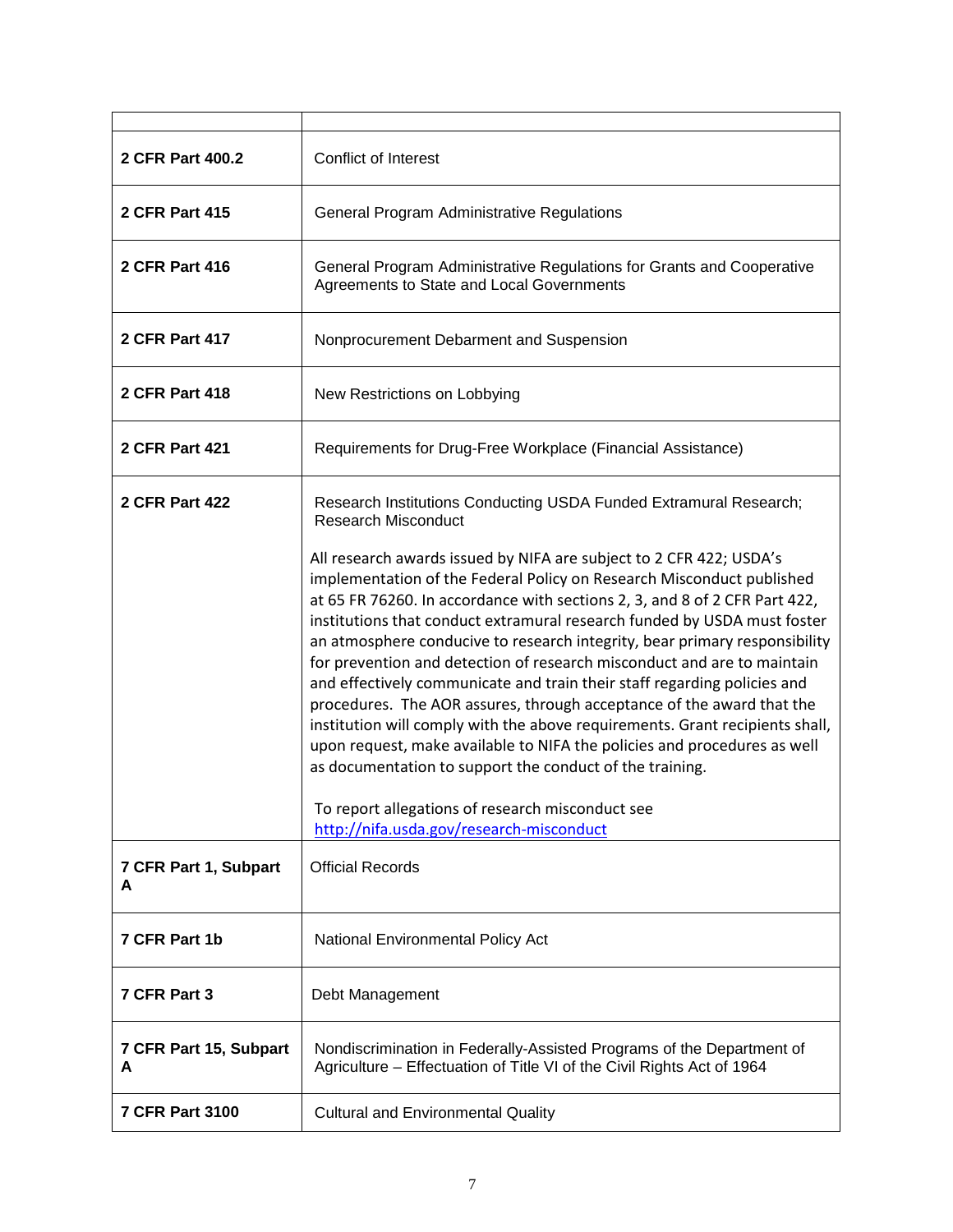| <b>7 CFR Part 3430</b>                                                                             | Competitive and Noncompetitive Non-Formula Federal Assistance<br>Programs - General Award Administrative Provisions                                                                                                                                                                                                                                                                                                                                                                                                                                                                                                                                                                                                                                                                                                                                                                                                                                                                                                                                                                                                                                                                                                                                                                                                                                                                                                                                                                                                                        |  |
|----------------------------------------------------------------------------------------------------|--------------------------------------------------------------------------------------------------------------------------------------------------------------------------------------------------------------------------------------------------------------------------------------------------------------------------------------------------------------------------------------------------------------------------------------------------------------------------------------------------------------------------------------------------------------------------------------------------------------------------------------------------------------------------------------------------------------------------------------------------------------------------------------------------------------------------------------------------------------------------------------------------------------------------------------------------------------------------------------------------------------------------------------------------------------------------------------------------------------------------------------------------------------------------------------------------------------------------------------------------------------------------------------------------------------------------------------------------------------------------------------------------------------------------------------------------------------------------------------------------------------------------------------------|--|
| 8 U.S.C. 1324a.                                                                                    | Unlawful employment of aliens                                                                                                                                                                                                                                                                                                                                                                                                                                                                                                                                                                                                                                                                                                                                                                                                                                                                                                                                                                                                                                                                                                                                                                                                                                                                                                                                                                                                                                                                                                              |  |
| 29 U.S.C. 794                                                                                      | Nondiscrimination under Federal grants and programs                                                                                                                                                                                                                                                                                                                                                                                                                                                                                                                                                                                                                                                                                                                                                                                                                                                                                                                                                                                                                                                                                                                                                                                                                                                                                                                                                                                                                                                                                        |  |
| 41 U.S.C. 6306                                                                                     | Interest of Member of Congress                                                                                                                                                                                                                                                                                                                                                                                                                                                                                                                                                                                                                                                                                                                                                                                                                                                                                                                                                                                                                                                                                                                                                                                                                                                                                                                                                                                                                                                                                                             |  |
| 41 U.S.C. 4712                                                                                     | Pilot program for enhancement of contractor protection from reprisal for<br>disclosure of certain information                                                                                                                                                                                                                                                                                                                                                                                                                                                                                                                                                                                                                                                                                                                                                                                                                                                                                                                                                                                                                                                                                                                                                                                                                                                                                                                                                                                                                              |  |
| 45 CFR Part 74,<br><b>Appendix E</b>                                                               | Principles for Determining Costs Applicable to Research and Development<br>under Grants and Contracts with Hospitals                                                                                                                                                                                                                                                                                                                                                                                                                                                                                                                                                                                                                                                                                                                                                                                                                                                                                                                                                                                                                                                                                                                                                                                                                                                                                                                                                                                                                       |  |
| 48 CFR Subpart 31.2                                                                                | Principles for determining costs with profitmaking firms and those nonprofit<br>organizations that are specifically excluded from the provisions of 2 CFR<br>part 200                                                                                                                                                                                                                                                                                                                                                                                                                                                                                                                                                                                                                                                                                                                                                                                                                                                                                                                                                                                                                                                                                                                                                                                                                                                                                                                                                                      |  |
| <b>Executive Order (EO)</b><br>13513                                                               | "Federal Leadership on Reducing Text Messaging While Driving,"                                                                                                                                                                                                                                                                                                                                                                                                                                                                                                                                                                                                                                                                                                                                                                                                                                                                                                                                                                                                                                                                                                                                                                                                                                                                                                                                                                                                                                                                             |  |
| <b>Frequently Asked</b><br><b>Questions (FAQs) for 2</b><br>CFR Part 200                           | Located at: https://cfo.gov/wp-content/uploads/2015/09/9.9.15-Frequently-<br><b>Asked-Questions.pdf</b>                                                                                                                                                                                                                                                                                                                                                                                                                                                                                                                                                                                                                                                                                                                                                                                                                                                                                                                                                                                                                                                                                                                                                                                                                                                                                                                                                                                                                                    |  |
| Other laws, agency-<br>specific regulations<br>applicable to USDA<br>agencies and staff<br>offices | USDA agencies and staff offices must comply with provisions found in the<br>Consolidated Appropriations Act, 2016, Pub. L. 114-113, Division E, Title<br>VII, General Provisions Government-wide, Sections 743, 744, 745, 746<br>respectively or any successor provisions of law.<br><b>Prohibition Against Certain Internal Confidentiality Agreements</b><br>(a) You may not require your employees, contractors, or subrecipients<br>seeking to report fraud, waste, or abuse to sign or comply with internal<br>confidentiality agreements or statements prohibiting or otherwise<br>restricting them from lawfully reporting that waste, fraud, or abuse to a<br>designated investigative or law enforcement representative of a<br>Federal department or agency authorized to receive such information.<br>(b) You must notify your employees, contractors, or subrecipients that the<br>prohibitions and restrictions of any internal confidentiality agreements<br>inconsistent with paragraph (a) of this award provision are no longer in<br>effect.<br>(c) The prohibition in paragraph (a) of this award provision does not<br>contravene requirements applicable to any other form issued by a<br>Federal department or agency governing the nondisclosure of<br>classified information.<br>(d) If NIFA determines that you are not in compliance with this award<br>provision, NIFA:<br>Will prohibit your use of funds under this award, in accordance with<br>1)<br>sections 743 and 744 of Division E of the Consolidated |  |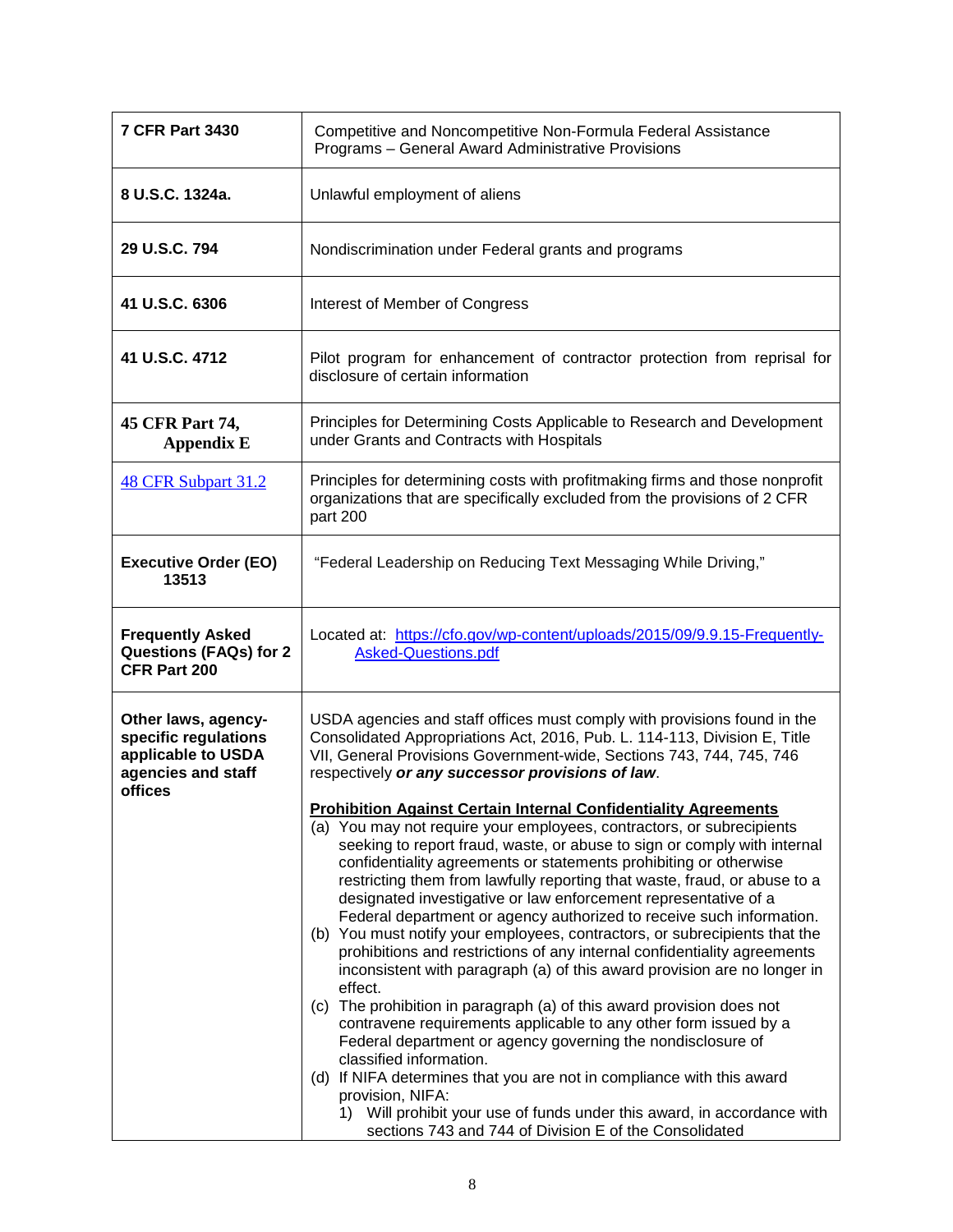| 2) | Appropriations Act, 2016, (Pub. L. 114-113) or any successor<br>provision of law;<br>May pursue other remedies available for your material failure to |
|----|-------------------------------------------------------------------------------------------------------------------------------------------------------|
|    | comply with award terms and conditions.                                                                                                               |
|    |                                                                                                                                                       |
|    | <b>Assurance Regarding Felony Conviction or Tax Delinquent Status for</b>                                                                             |
|    | <b>Corporate Applicants</b>                                                                                                                           |
|    | This award is subject to the provisions contained in the Consolidated                                                                                 |
|    | Appropriations Act, 2016, Pub. L. 114-113, Division E, Title VII, sections                                                                            |
|    | 745 and 746, as amended and/or subsequently enacted for U.S.                                                                                          |
|    | Department of Agriculture (USDA) agencies and offices regarding corporate                                                                             |
|    | felony convictions and corporate federal tax delinquencies.                                                                                           |
|    | Accordingly, by accepting this award the corporation recipient                                                                                        |
|    | acknowledges:                                                                                                                                         |
|    | (1) that it does not have a Federal tax delinguency, meaning that it is<br>not subject to any unpaid Federal tax liability that has been              |
|    | assessed, for which all judicial and administrative remedies have                                                                                     |
|    | been exhausted or have lapsed, and that is not being paid in a                                                                                        |
|    | timely manner pursuant to an agreement with the authority                                                                                             |
|    |                                                                                                                                                       |
|    | responsible for collecting the tax liability, and                                                                                                     |
|    | (2) that it has not been convicted of a felony criminal violation under                                                                               |
|    | any Federal law within 24 months preceding the award, unless a                                                                                        |
|    | suspending and debarring official of the USDA has considered                                                                                          |
|    | suspension or debarment of the recipient corporation based on                                                                                         |
|    | these convictions and/or tax delinquencies and determined that                                                                                        |
|    | suspension or debarment is not necessary to protect the interests                                                                                     |
|    | of the Government. If the recipient fails to comply with these                                                                                        |
|    | provisions, the agency will annul this agreement and may recover                                                                                      |
|    | any funds the recipient has expended in violation of the above cited                                                                                  |
|    | statutory provisions.                                                                                                                                 |

### **National Policy Requirements**

Also see [Research Terms and Conditions Appendix C, National Policy Requirements.](https://www.nsf.gov/awards/managing/rtc.jsp)

## **ARTICLE 8. REVISED BUDGET REQUIREMENTS**

When it is necessary to request ADO approval of a budget revision (see Prior Approval Matrix), the revised budget must be submitted as a pdf attachment to an email to **awards@nifa.usda.gov**. The request must clearly articulate the changes (i.e., it need not be submitted on the budget form that was used in the application process; the revisions need only be clearly identified) and reflect PD/PI and AR concurrence (i.e., must contain the signature of the PD/PI and AR).

## **ARTICLE 9. TECHNICAL AND OTHER REPORTING REQUIREMENTS**

**A. Patents and Inventions including Plant Variety Protection:** The central point of contact within NIFA for questions and issues pertaining to patents and inventions including plant variety protections (PVP) (this does **not** include questions and issues regarding Interagency Edison) is:

> Planning, Accountability, and Reporting Staff National Institute of Food and Agriculture, USDA STOP 2213 1400 Independence Avenue, S.W. Washington, D.C. 20250-2213 Telephone: (202) 720-5623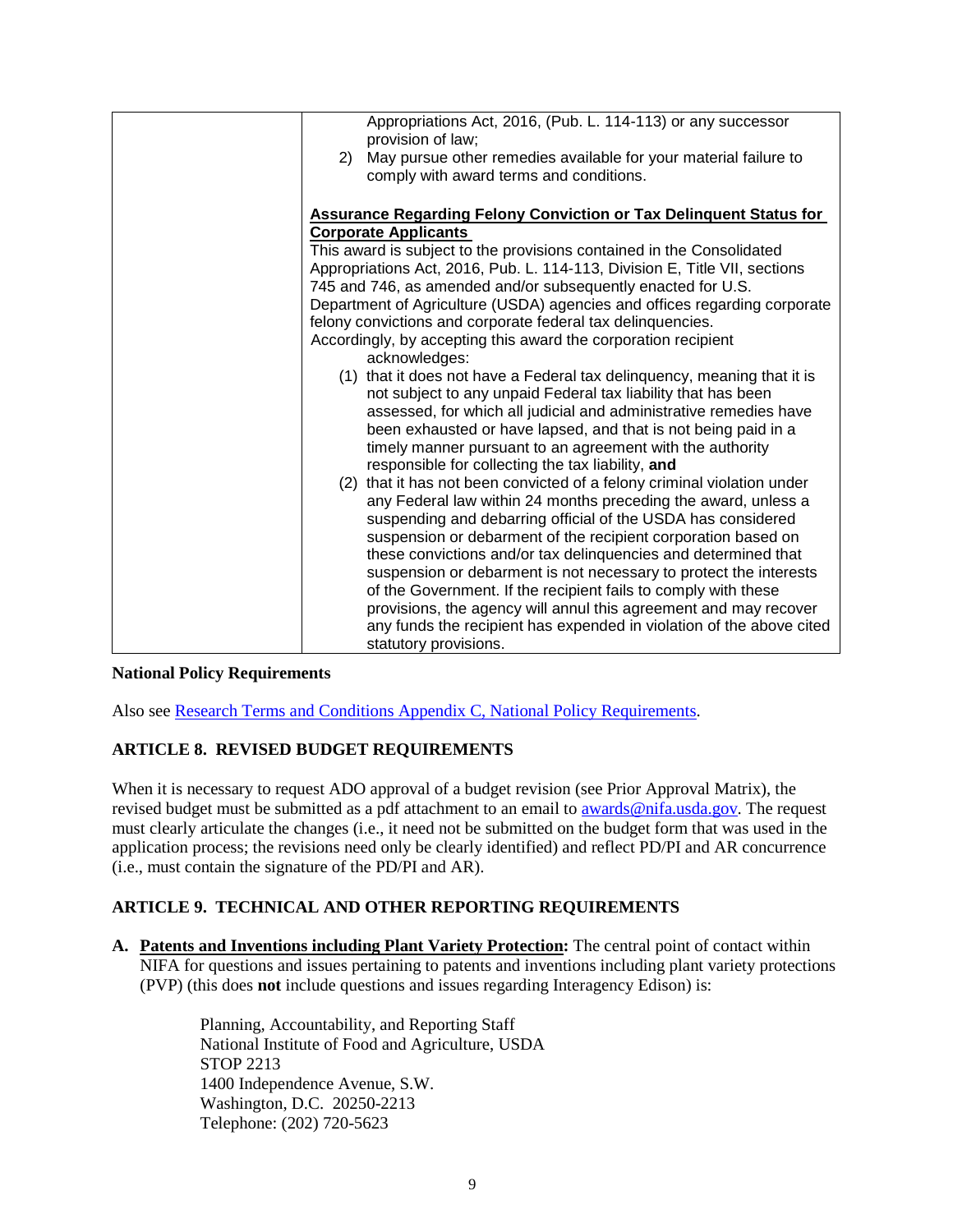### E-mail: [bayhdole@nifa.usda.gov](mailto:bayhdole@nifa.usda.gov)

**Invention Disclosure and Related Information Requirements.** 37 CFR Part 401.14(c)(1) requires the disclosure of each subject invention to the Federal Agency within two months after the inventor discloses it in writing to contractor personnel responsible for such matters. Under 35 USC 201(d), an invention means any invention or discovery which is or may be patentable or otherwise protectable under Title 35 of the US Code, or any novel variety of plant which is or may be protectable under the Plant Variety Protection Act (7 USC 2321 et seq), pursuant to 37 CFR 401.2(c). Invention disclosure statements pursuant to 37 CFR Part 401.14(c) shall be made by creating an invention record using Interagency Edison. If possible, all supporting documentation shall also be submitted electronically using Interagency Edison. Any required paper correspondence should be sent to the NIFA central point of contact as above.

### Invention Disclosure

**Electronic Submission Via Interagency Edison Web Interface:** Interagency Edison (iEdison) can be accessed at [http://www.iEdison.gov.](http://www.iedison.gov/) An overview of the iEdison invention reporting process, an iEdison tutorial, and extensive help text can be found as links on the iEdison home page. Requests for detailed instructions or other questions regarding Interagency Edison should be directed to:

Division of Extramural Inventions & Technology Resources (DEITR) National Institutes of Health (NIH) 6705 Rockledge Drive, Suite 310, MSC 7980 Bethesda, Maryland 20892-7980 Telephone: (301) 435-1986 Facsimile: (301) 480-0272 E-mail: [Edison@nih.gov](mailto:Edison@nih.gov)

The report of the invention and a copy of the signed invention disclosure must be reported electronically through the Interagency Edison Web interface. To submit the signed disclosure electronically requires that it be rendered as a PDF or TIFF file. The signed disclosure should contain a brief description of the original invention including the Title, Inventor(s) Name(s), and source of Federal support used (e.g., Agency Award Number). After the report and disclosure are received in the iEdison system, NIFA will have access to a copy of the disclosure document.

#### Other Invention, Patent, and Utilization Reporting Information

**Electronic Submission Via Interagency Edison Web Interface:** The Interagency Edison is to be used to exact any changes to the disposition of the invention, including title election or non-election, assignment of rights to third parties, patent application(s) or PVP(s), and patents or PVP(s) received.

As with the invention disclosure, iEdison also supports electronic submission of documents required for several other aspects of the Bayh-Dole reporting process, as detailed below.

1. Once a patent or PVP is applied for and an application serial number is available, an executed confirmatory license to the Government must be submitted. Such a license must also be submitted in instances where the invention has been licensed but not patented (as is the case of biological materials). For this purpose, iEdison provides a confirmatory license template [\(https://s](https://s-edison.info.nih.gov/iEdison/license.jsp)[edison.info.nih.gov/iEdison/license.jsp\)](https://s-edison.info.nih.gov/iEdison/license.jsp) that can be submitted via facsimile.

2. Commensurate with patent or PVP application or issued patent or PVP certificate, the awardee organization must submit a copy of the portion of the patent or PVP application that contains the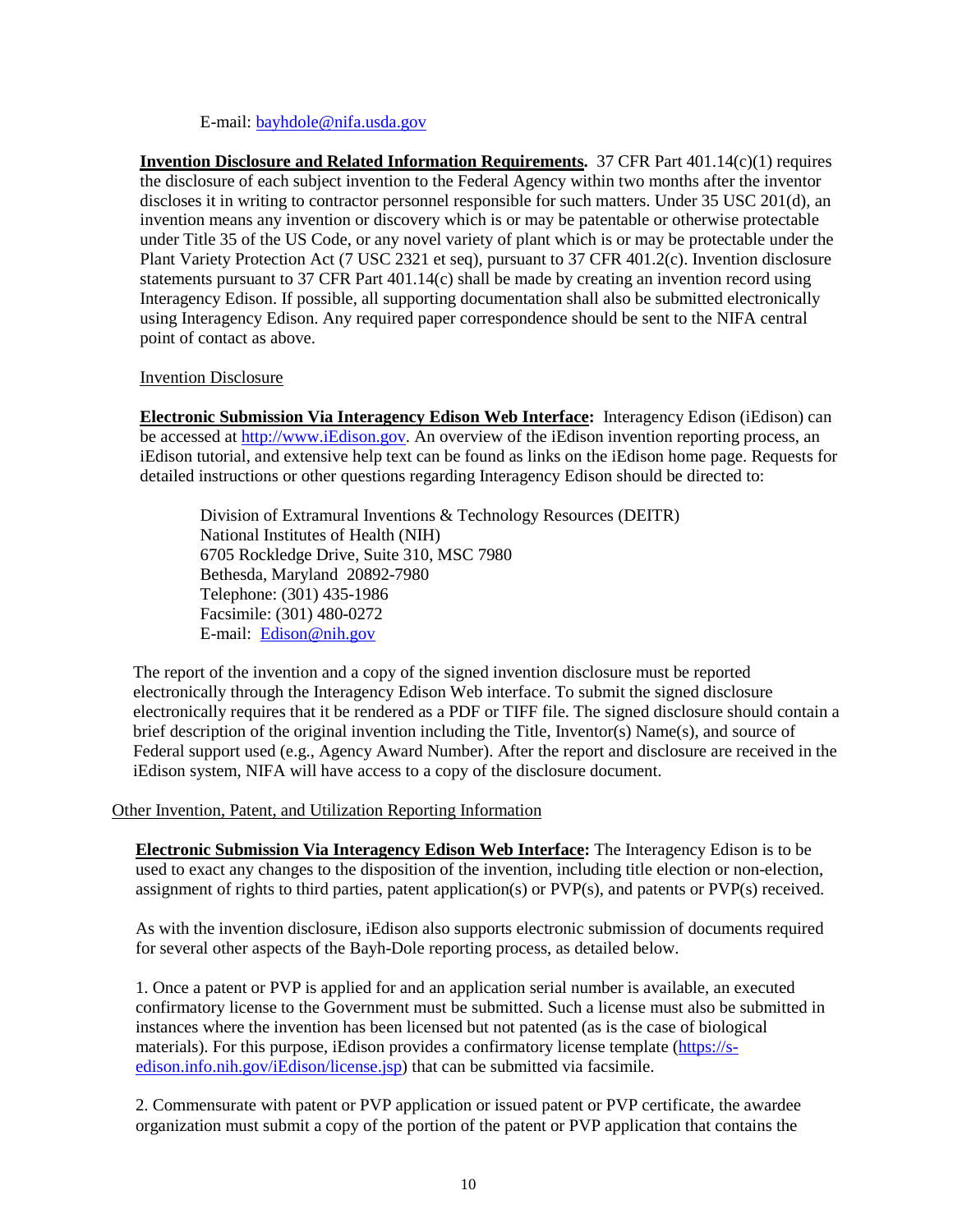"Government Support Clause," offering proof of formal acknowledgment of Government support of the underlying invention. For PVP applications, the government support clause must be inserted in Exhibit E, block 11 of the application.

3. Requests for assignment of rights to third parties (e.g., the inventor) must include certification by the inventor. The certification process is defined and can be carried out as described under the USDA/NIFA link on the iEdison home page [\(http://www.iEdison.gov\)](http://www.iedison.gov/). The signed certification must be submitted to the NIFA office listed above via facsimile (preferable) or U.S. Mail.

4. Requests for waiver of the domestic manufacturing requirement must be submitted to the NIFA office listed above via facsimile (preferable) or U.S. Mail, including a detailed justification.

**Title Election and Patent or PVP Submission:** Within two years of an invention disclosure, a recipient must resolve the title to the invention, that is, either elect to retain invention rights or waive rights. Should the recipient decide to elect title, recipient must file a non-provisional patent or PVP application, or notify this agency of its intentions pursuant to 37 CFR Part 401.14(c)(2) and (3). If the recipient fails to either 1) notify the Government of its intentions or 2) exercise its option to file for a patent within the specified time periods, then the Government may exercise its right of ownership pursuant to 37 CFR Part 401.14(d)(1) and (2).

The Government shall not be entitled to publicly disclose or publish research results except under any one of the following circumstances:

- (1) The award recipient publicly discloses or gives permission for publication; or
- (2) The award recipient does not elect to file for a U.S. patent or PVP on such results, pursuant to 37 CFR Part 401.14(c)(2) and (3); or
- (3) After the award recipient files for a U.S. patent or PVP pursuant to 37 CFR Part  $401.14(c)(3)$ .

"Publications" include publicly accessible databases such as Genbank; and "research results" include genome maps and sequences.

### **B. Grant Reporting**

All grant reporting must be completed using the Research, Education, and Extension project online reporting tool (REEport). Initial reporting (item a. below) for this grant is to be submitted through the REEport system. Annual progress and final reporting (items b. and c. below) on this grant also is to be done through the REEport system. Information on REEport can be found on NIFA's web site at https://nifa.usda.gov/tool/reeport and the REEport software can be found at [http://portal.nifa.usda.gov.](http://portal.nifa.usda.gov/)

**Review the following guidance closely regarding reporting requirements.**

#### **a. Initial Documentation in the REEport Database--**

## **Research, Education, and Extension project online reporting tool (REEport)**

All projects **must** be documented in REEport. The NIFA contact for all REEport documentation is:

REEport National Institute of Food and Agriculture U.S. Department of Agriculture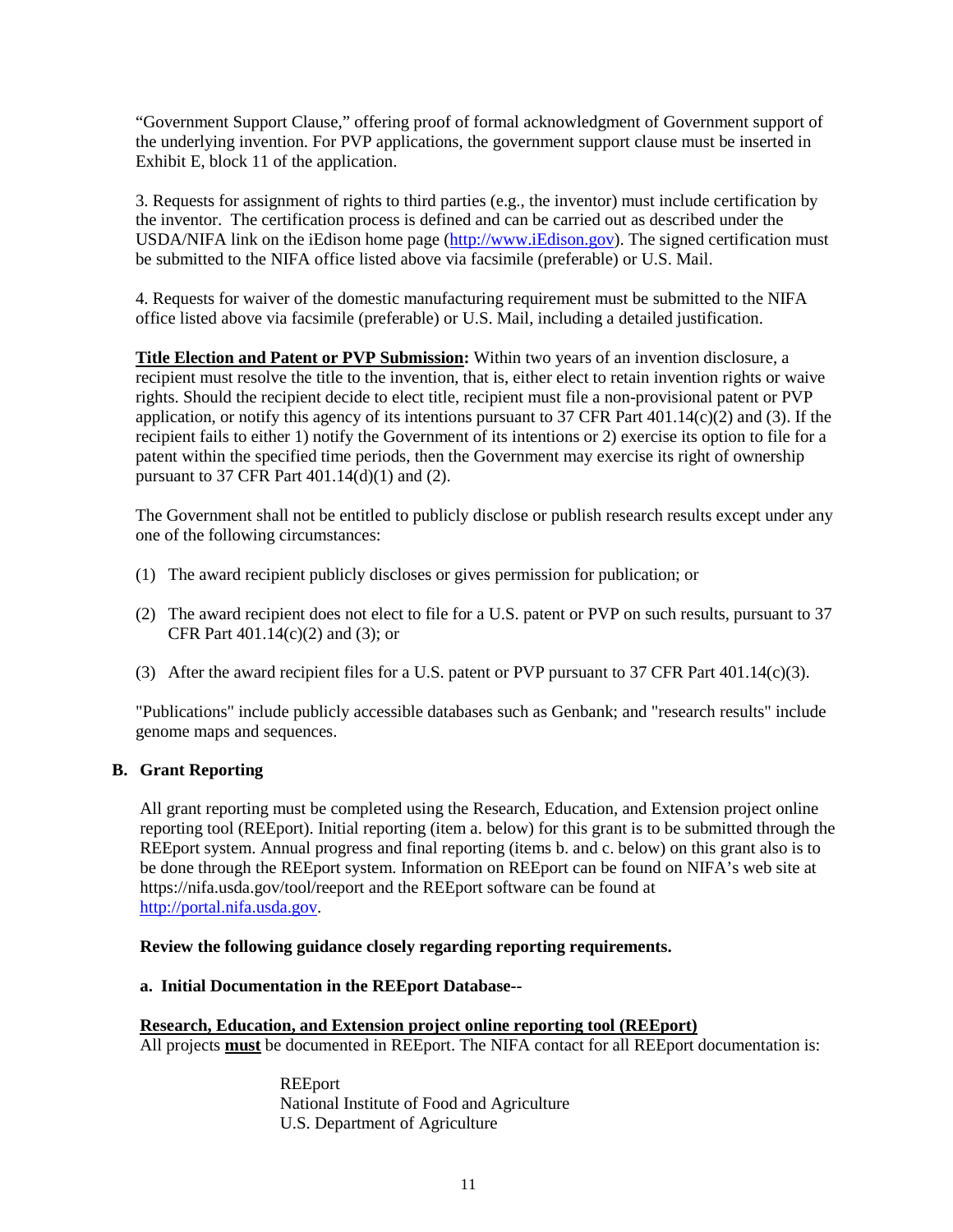STOP 2213 1400 Independence Avenue, S.W. Washington, D.C. 20250-2213 Telephone: (202) 690-0009 E-mail[: electronic@nifa.usda.gov](mailto:cris@nifa.usda.gov)

### **NIFA WILL NOT RELEASE FUNDS FOR THIS PROJECT UNTIL THE REQUIRED INFORMATION HAS BEEN RECEIVED ELECTRONICALLY BY REEport.**

Information collected in the REEport Project Initiation is required upon project initiation for all **NEW** awards in REEport. This information is requested by the appropriate NIFA Program Manager.

Awardees are requested to submit data electronically. To submit forms electronically, the REEport web site can be accessed through the NIFA Reporting Portal at: [http://portal.nifa.usda.gov.](http://portal.nifa.usda.gov/)

Technical questions regarding the online completion of the reports should be directed to NIFA at (202) 690-0009 or via email at [electronic@nifa.usda.gov.](mailto:electronic@nifa.usda.gov)

Questions regarding report content should be directed to the programmatic contact person identified in Block 14 of the Award Face Sheet (Form NIFA-2009).

### **b. Annual Progress Reports.**

All projects **must** report annually into REEport. Annual progress reports should be submitted to REEport. The NIFA contact for REEport is identified in a. above.

The annual Progress Report follows the format of the government-wide Research Performance Progress Report (RPPR) and includes a summary of participants, target audiences, products (outputs), accomplishments (outcomes/impacts), and changes/problems.

Each year the award is active, the **REEport** system will notify the awardee or designated contact electronically of upcoming reporting requirements. An annual Progress Report must be completed in accordance with instructions accompanying the request and/or those provided on the **REEport** data entry website referenced in item d. Reports must be submitted electronically utilizing access information (e.g., login information) provided in the **REEport** request for a progress report.

An annual Progress Report is due 90 calendar days after the award's anniversary date (i.e., one year following the month and day of which the project period begins and each year thereafter up until a final report is required). An annual Progress Report covers the most recent one-year period. **The following information, when applicable, must be included in the Project Modifications section of the annual Progress Report.**

(1) A comparison of actual accomplishments with the goals established for the reporting period (where the output of the project can be expressed readily in numbers, a computation of the cost per unit of output should be submitted if the information is considered useful);

(2) The reasons for slippage if established goals were not met; and

(3) Additional pertinent information including, when appropriate, analysis and explanation of cost overruns or unexpectedly high unit costs.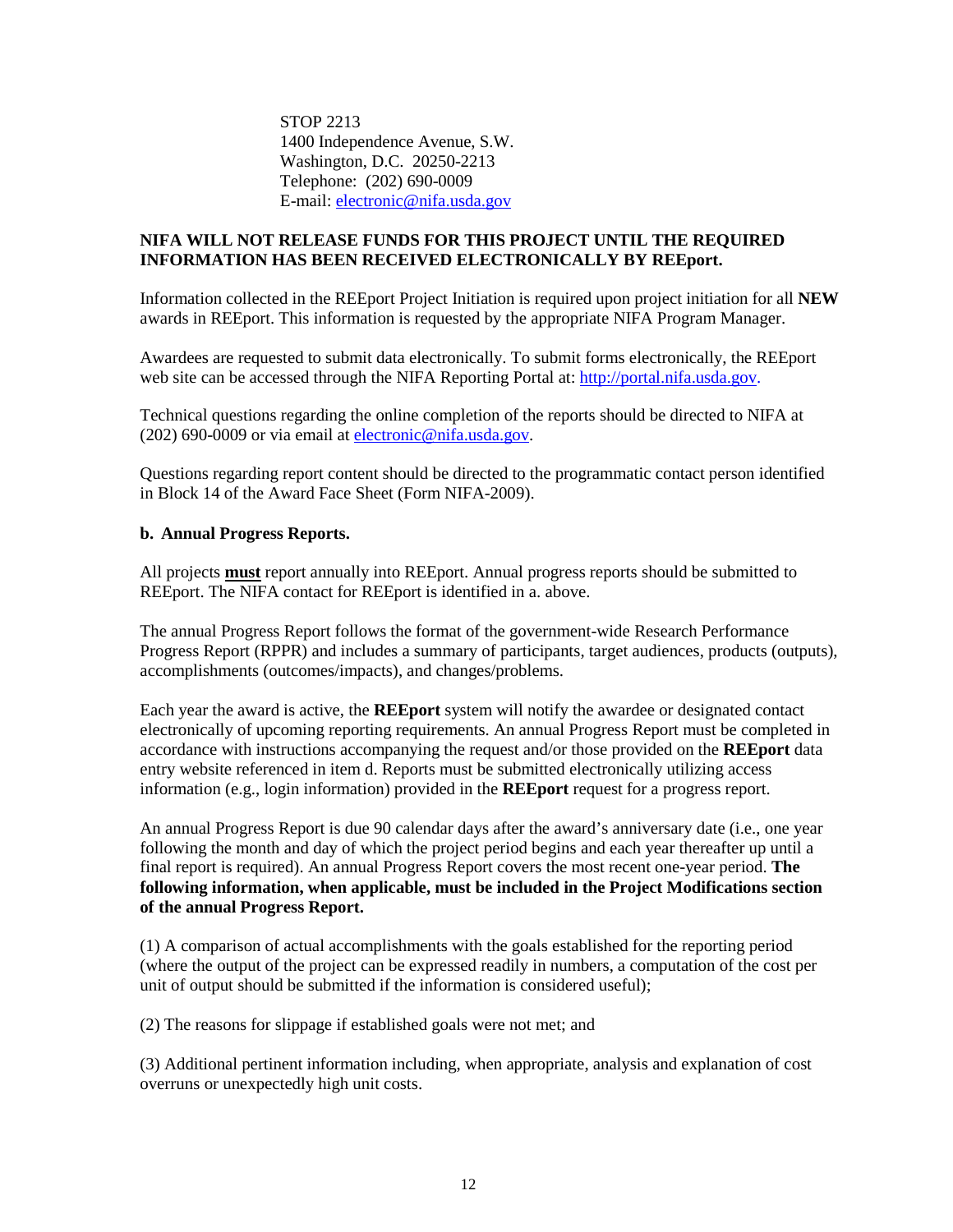*Failure to submit an annual Progress Report within 90 calendar days after the award's anniversary date may result in grant funds being withheld until the report has been submitted as specified.*

## **c. Final Technical Report**

In the month that an award is due to expire, a request notification for the Final Technical Report will be sent electronically to the award contact designated in REEport. The Final Technical Report is required within 90 calendar days after the expiration or termination of the award. The 90 calendar days is in compliance with  $2$  CFR 200.343(a); NIFA is not implementing the 120 days mentioned in the Research Terms and Conditions.

The Final Technical Report covers the entire period of performance of the award and must describe progress made during the entire timeframe of the project instead of covering accomplishments made only during the final reporting segment of the project. In addition to supplying the information required under item b. of this article, the final report must include the following when applicable:

Identify equipment purchased with any Federal funds under the award and indicate subsequent use of such equipment.

*Failure to submit an acceptable Final Technical Report within 90 calendar days after the award's anniversary date may result in funds being withheld for other active NIFA grants for which the PD(s) under this award are also named as well as prevent the award of future NIFA grants until the required report has been received in* **the** *REEport system and approved by NIFA.*

## **d. Use of Reported Information**

Please note the vital importance of preparing well written progress and technical reports. Information reported into REEport is used extensively by NIFA for describing the work NIFA funds, in planning and defending its budget, assessing its programs, and communicating project results. This depends on quality reports written in lay terms. Reported information is also used by State scientists and administrators and is available to the public on the worldwide web. The reported project information is available via the NIFA Data Gateway web site at: [https://nifa.usda.gov/data.](https://nifa.usda.gov/data)

## **C. Release of Animal or Plant Genome Sequence Data and Distribution of Animal or Plant Genomic Resources**

All investigators funded by NIFA must submit animal or plant genome and protein sequence data and distribute animal or plant genomic resources generated by NIFA funding as described below. Genome sequences, protein sequences, and genomic resources must be available to all **for use without restriction**. Pre-publication release of genome sequence data has been of tremendous benefit to the scientific research community and NIFA strives to ensure that such rapid release of sequence data continues. NIFA strongly encourages the entire scientific community to recognize that the continued success of the system of prepublication data release requires active community-wide support. **There should be no restrictions** on the use of the genomic sequence data, but the best interests of the community are served when all act responsibly to promote the highest standards of respect for the scientific contributions of others. Investigators are also encouraged to collaborate and make information available via the relevant worldwide web sites.

**a.** NIFA supports the currently accepted community standards (Bermuda and Ft. Lauderdale agreements; [http://www.genome.gov/Pages/Research/WellcomeReport0303.pdf\)](http://www.genome.gov/Pages/Research/WellcomeReport0303.pdf) for rapid release of genome sequences following the current guidelines for quality assessment as described by the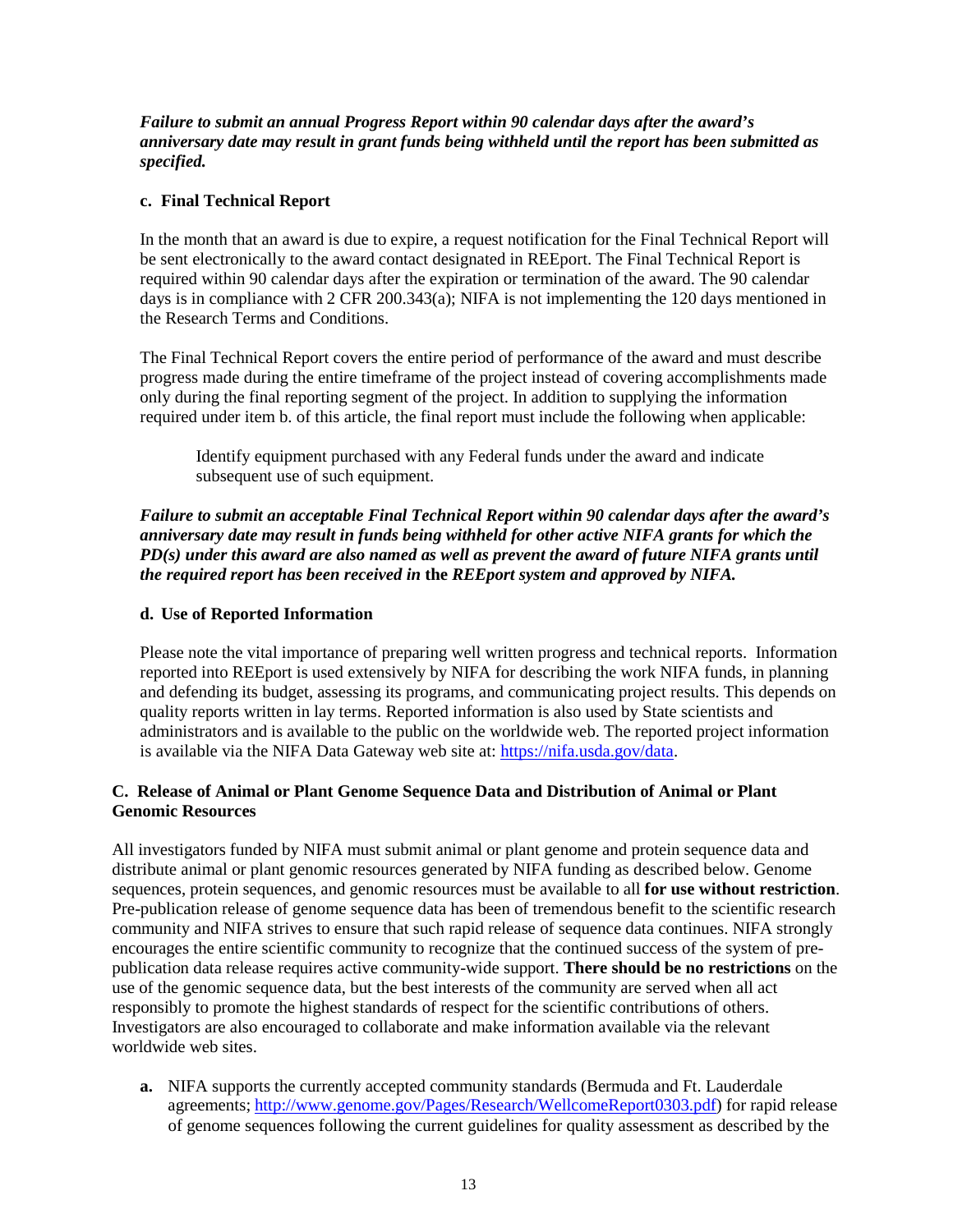National Institutes of Health (NIH) National Human Genome Research Institute (NHGRI) at: [www.genome.gov/10000923](http://www.genome.gov/10000923) and [www.genome.gov/10001812\)](http://www.genome.gov/10001812). Recipients of NIFA funding who submit genome sequencing data to public nucleotide sequence databases must report this fact as part of the final reporting requirements.

*Large-insert clone-based projects:* DNA sequence assemblies of 2kb or greater are to be deposited in a pre-existing public nucleotide sequence database (such as GenBank: [www.ncbi.nlm.nih.gov\)](http://www.ncbi.nlm.nih.gov/) within 24 hours of generation. Sequence traces from these projects are to be deposited in a trace archive (such as the National Center for Biotechnology Information {NCBI} Trace Repository) within one week of production.

*Whole genome shotgun projects:* Sequence traces from whole genome shotgun projects are to be deposited in a trace archive (NCBI Trace Repository or Ensemble Trace Server) within one week of production. Whole genome assemblies are to be deposited in a public nucleotide sequence database as soon as possible after the assembled sequence has met a set of quality evaluation criteria.

*Expressed sequence tags (EST), full-length cDNA sequences, plasmid sequences, etc.:* Other nucleotide sequences such as ESTs, full-length cDNA sequences, etc. must be submitted to a preexisting public nucleotide sequence database (such as Genbank: [www.ncbi.nlm.nih.gov\)](http://www.ncbi.nlm.nih.gov/) according to the currently accepted community standards (Bermuda and Ft. Lauderdale agreements) following the current guidelines for quality assessment. At a minimum, these sequences should be deposited within one month of production and quality assessment.

- **b.** *Other Community Resource Projects:* A community resource project is defined as a research project specifically devised and implemented to create a set of data (e.g., single nucleotide polymorphisms, SNP; haplotype maps; etc.), reagents, or other material(s) (e.g., plant genetic stocks) whose primary utility will be as a resource for the broad scientific community. NIFA requires that results of community resource projects be made immediately available for free and unrestricted use by the scientific community as soon as the quality of these resources is verified. At the same time, it is crucial that the scientific community recognizes and respects the important contribution made by the scientists who carry out community resource projects.
- **c.** *Microarray Projects:* NIFA requires that data collection and analysis for microarray projects comply with the Minimum Information about Microarray (MIAME; [www.mged.org\)](http://www.mged.org/) guidelines. NIFA also encourages use of the [MIAME checklist](http://www.google.com/url?sa=t&rct=j&q=&esrc=s&source=web&cd=5&ved=0ahUKEwiB0a-x-4XSAhUD6SYKHcdqANkQFggxMAQ&url=http%3A%2F%2Farchive.fged.org%2Fmged%2FWorkgroups%2FMIAME%2FMIAMEchecklist_chipchip.pdf&usg=AFQjCNENZrP4y_uEAd32MNVm3Czeb3QQ0Q) to enable unambiguous interpretation of the data and potential verification of the conclusions. Data from microarray projects funded by NIFA must be submitted to a pre-existing public repository for microarray data (such as Gene Expression Omnibus  $\{GEO\}$ : [www.ncbi.nlm.nih.gov/geo\)](http://www.ncbi.nlm.nih.gov/geo) as part of the process for publishing the experimental results in a peer-reviewed scientific journal. Data from plant microarrays should also be submitted to the PLEXdb [\(www.plexdb.org/\)](http://www.plexdb.org/) to enable comparative analysis with additional plant gene expression data sets. If the Project Director decides not to publish the microarray data generated with NIFA funding, NIFA requires the Project Director to submit the microarray data to a pre-existing public repository for microarray data within six months after performing quality control tests on the data or upon termination of the NIFA funding, whichever comes first.
- **d.** *Protein Sequence:* Protein sequences generated with NIFA funding must be deposited in a preexisting public database (such as the Universal Protein Resource {UniProt}: [www.uniprot.org\)](http://www.uniprot.org/) as part of the process for publishing the experimental results in a peer-reviewed scientific journal. If the Project Director decides not to publish the protein sequence data generated with NIFA funding, NIFA requires the Project Director to submit the protein sequence data to a pre-existing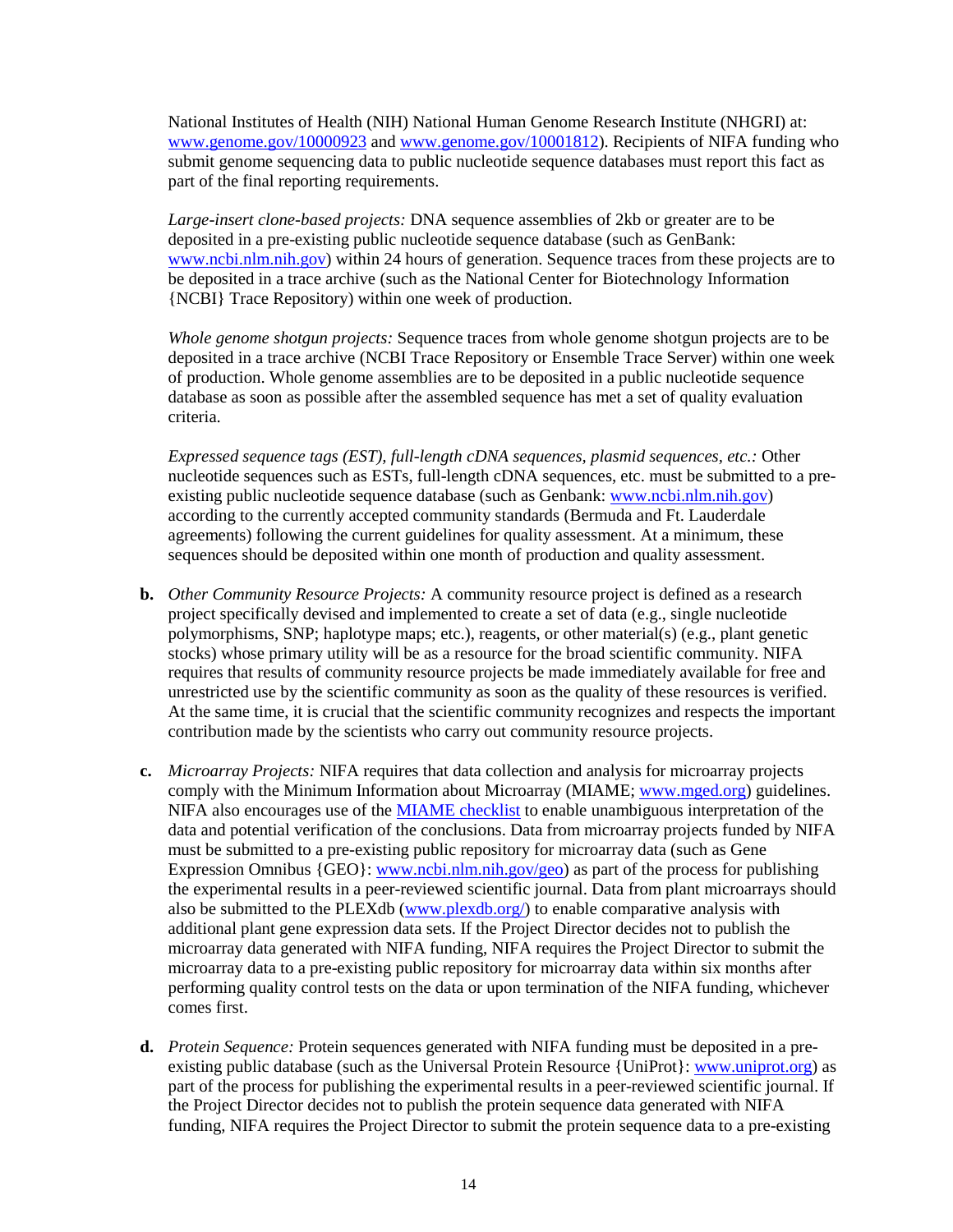public database within six months after performing quality control tests on the data or upon termination of the NIFA funding, whichever comes first.

- **e.** If NIFA funding produces additional genomic resources (libraries, biological reagents, software, plant genetic stocks, etc.) these should be made available to the public as soon as their quality is verified according to community standards. Budgeting and planning for short-term and long-term distribution of these resources and the timing of release to a clearly identified community of users as well as to the scientific community as a whole should be as described in the original application or in a revised plan of work prior to funding. The description should be specific and describe what, how, and when the community would have public access to the information and deliverables from the project. Resources generated from NIFA funding must be available to all segments of the scientific community, including industry and the international community. A reasonable charge is permissible for distribution, but the fee structure must be outlined prior to funding. If accessibility differs between industry and the academic community, the differences must be clearly described in the original application or in a revised plan of work prior to funding.
- **f.** When the project involves the use of proprietary data or materials from other sources, the data or materials resulting from research supported by this program must be readily available without any restrictions to the users (no reach-through rights). The terms of any usage agreements should be stated clearly in the application or revisions prior to funding.

**Release or Distribution of Animal Quantitative Trait Loci (QTL):** Information pertaining to animal QTL that were generated with NIFA funding must be deposited into a pre-existing, public database as part of the process for publishing the experimental results in a peer-reviewed scientific journal. If the Project Director decides not to publish the animal QTL data generated with NIFA funding, NIFA requires the Project Director to submit the animal QTL data to a pre-existing, public database within six months after performing quality control tests on the data or upon termination of NIFA funding, whichever comes first.

**Release or Distribution of Plant Germplasm.** If plant germplasm (including mutant populations, mapping populations, diversity panels for association analysis, transgenics, near isogenic lines, etc.) was developed and/or evaluated as part of a NIFA-funded-project, these resources should be available to other researchers for validation of published results or additional research. Distribution of plant germplasm for commercial purposes may be limited by the producer of the germplasm. Whether these resources were created and/or evaluated inside or outside the US, researchers are strongly encouraged to deposit germplasm, transgenic plants, mutants, plant populations, etc. into the National Plant Germplasm System or Stock Center. NIFA encourages Project Directors to confer with the Crop Curators and Crop Germplasm Committees in the USDA National Plant Germplasm System (NPGS) [\(www.ars-grin.gov/npgs/index.html\)](http://www.ars-grin.gov/npgs/index.html) regarding the desirability of depositing genetic stocks and experimental plant populations generated by NIFA funding in the NPGS genebanks.

**Release or Distribution of Animal Germplasm**. If animal germplasm or tissue was developed and/or evaluated as part of a NIFA funded project, these resources should be available to other researchers and industry for validation of published results or additional research. Researchers are strongly encouraged to deposit germplasm and or tissue with the [USDA-ARS National Animal](https://nrrc.ars.usda.gov/A-GRIN/main_webpage/ars?record_source=US)  [Germplasm Program](https://nrrc.ars.usda.gov/A-GRIN/main_webpage/ars?record_source=US) genebank.

**Dissemination of Project Results.** The recipient must notify the technical contact, via a listing clearly labeled with the award number, of any Worldwide Web-based materials resulting from the work.

### **D. Reporting of Accidents or Releases Involving Recombinant DNA**.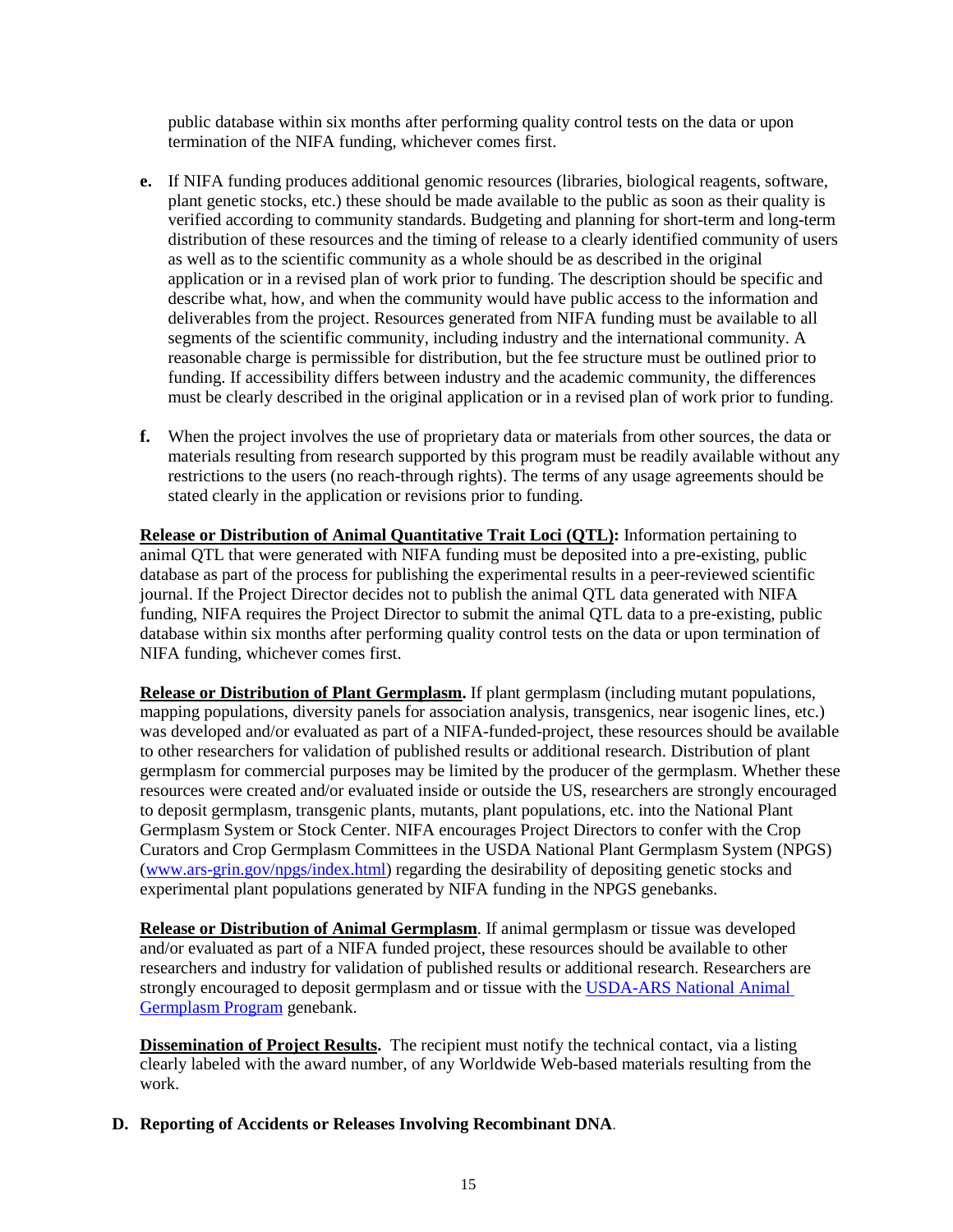Accidents or releases involving rDNA used in NIFA-funded research are to be considered a serious adverse event and the reporting requirements of Appendix M-I-C-4-a. Safety Reporting: Content and Format and Appendix M-I-C-4-b. Safety Reporting: Time frames for Expedited Reports of the NIH Guidelines are to be followed accordingly. Further, such incidents must be reported to NIFA as soon as possible (i.e., within 48 hours) but not later than 7 calendar days after the sponsor's initial receipt of the information (in the case of fatal or life-threatening incidents) or not later than 15 calendar days after the sponsor's initial receipt of the information (if the incident is not fatal or life-threatening). Copies of initial reports and subsequent monitoring or remediation reports and documentation must be sent to:

Agency Research Integrity Officer (ARIO) Phone: 202-401-1761 E-mail[: misconduct@nifa.usda.gov](mailto:misconduct@nifa.usda.gov)

For U.S. Mail: USDA-NIFA Institute of Food Production and Sustainability Stop 2240 1400 Independence Avenue, SW Washington, DC 20250-2240

For Hand Delivery: USDA-NIFA Institute of Food Production and Sustainability Room 3359 Waterfront Centre 800 9th Street, SW Washington, DC 20024

### **ARTICLE 10. FINANCIAL REPORTING**

### **A. Federal Financial Report, Form SF-425**

A "Federal Financial Report," Form SF-425, is due on an **annual basis no later than 90 days following the end of the award anniversary date** (i.e., one year following the month and day when the project period begins and each year thereafter up until a final report is required). For the final report, the 90 calendar days is in compliance with 2 CFR 200.343(a); **NIFA is NOT implementing the 120 days mentioned in the Research Terms and Conditions.**

An annual Progress Report covers the most recent one-year period. **A final "Federal Financial Report," Form SF-425, is due 90 days after the expiration date of this award.** The report must be submitted to the Awards Management Division (AMD) as a pdf attachment to an email sent to [awards@nifa.usda.gov.](mailto:Awards@nifa.usda.gov)

- (1) All drawdowns must be made within 90 days after the expiration date of the award and before the final SF-425 is submitted.
- (2) The report shall be completed on a single award basis.
- (3) The cash management information (lines 10(a) through 10(c)) is **NOT** to be completed.
- (4) The financial status information (lines 10(d) through 10(o) as well as line 11) on the form are to be completed.
- (5) The awardee shall report program outlays and program income on the same accounting basis (i.e., cash or accrual) that it uses in its normal accounting system.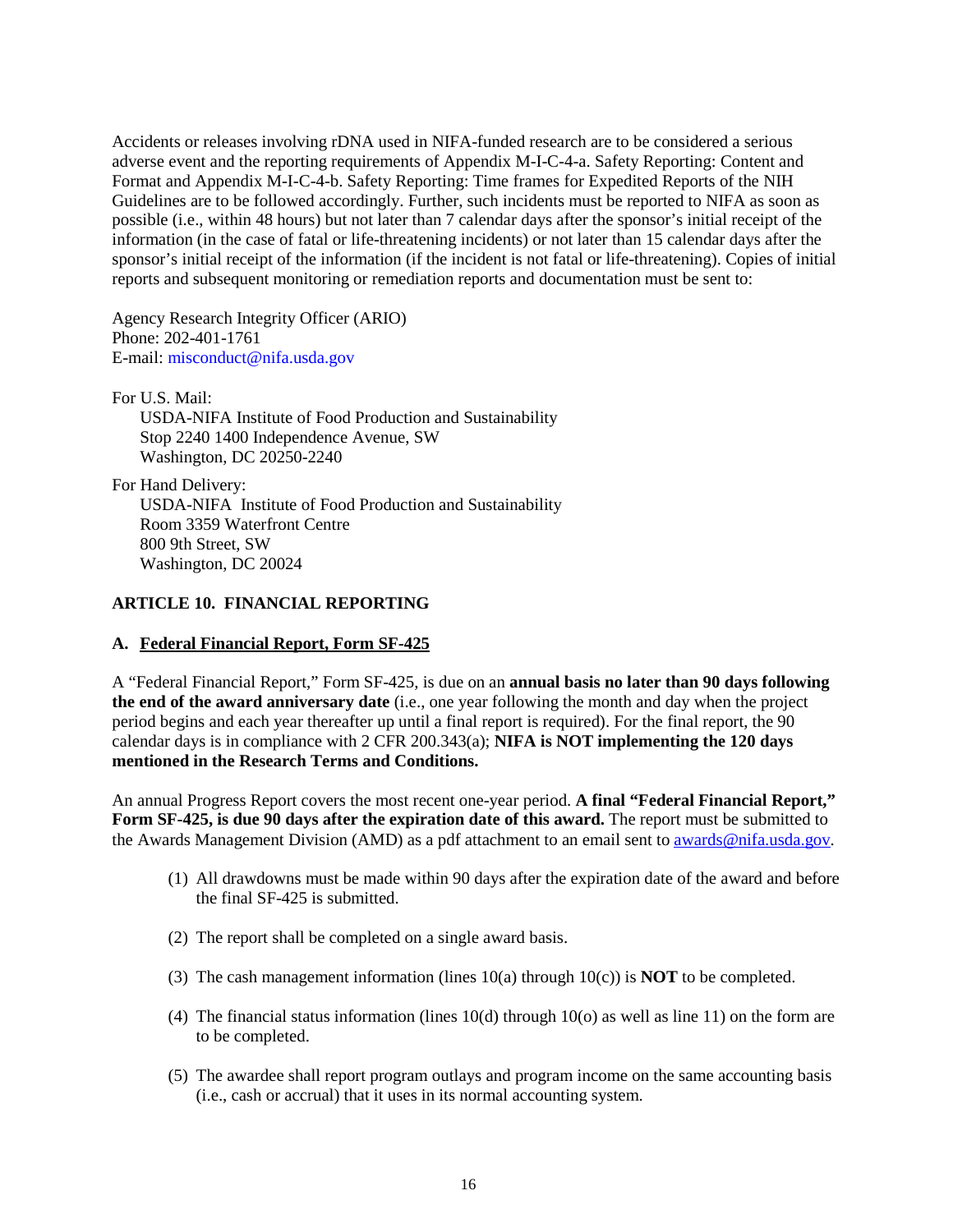- (6) When submitting a financial report, the total matching contribution, if required, should be shown on lines 10i, 10j, and 10k.
- (7) Final Financial Report There should not be any unliquidated obligations reported on the final SF-425 report. If the awardee still has valid obligations that remain unpaid when the SF-425 is due, it shall request an extension of time to submit the report (see Article 5). Further, when a final report is overdue (beyond the 90-day period following the award expiration date and not covered by an approved extension of the due date for submission of the report), the grant account will be suspended, which restricts the awardee's ability to draw funds. If any remaining funding is needed by the awardee, the awardee must contact AMD and request a draw providing AMD with justification and documentation to support the draw. Such draw requests will only be approved in extenuating circumstances, as determined by NIFA. **Regardless of extensions given for the submission of the SF-425, funds will not be available for any drawdowns that exceed statutory limits as well as any expiring appropriations.**

Questions relating to the Federal Financial Report SF-425 are to be directed to the Administrative Point of Contact identified in block 14 of the Award Face Sheet, Form NIFA-2009; via email to [awards@nifa.usda.gov;](mailto:awards@nifa.usda.gov) or via telephone to (202) 491-4986.

## **B. REEport Project Financial Report**

A Project Financial Report must be submitted through the REEport system for each year the project is active. It is due on an annual basis by February 1 of the fiscal year following the fiscal year of expenditures being reported.

- (1) Expenditures reported on the Project Financial Report are not auditable by NIFA.
- (2) When submitting the financial report, make sure to include all appropriate non-federally employed staff support applied toward the project in terms of Scientist, Professional, Technical, and Clerical support.
- (3) The final REEport Project Financial Report covers only the last, most recent period of performance of the project; unlike the Final Technical Report, it does not cover the life of the project from start to end date.

All questions relating to the REEport Project Financial should be submitted to REEport (see contact info in Article 9.B.a. of these award terms).

## *Failure to submit an annual REEport Project Financial Report may result in grant funds being withheld until the report has been submitted as specified.*

## **ARTICLE 11. INCREMENTAL FUNDING ACTIONS**

## **Competitive Renewals**

The request for continued support should contain all the required elements of a proposal as described in the applicable request for application including a progress report. The application cover page should indicate, along with the prior NIFA award number, that the application is a renewal. The renewal application will proceed through the competitive review process in the same manner as other applications.

### **Noncompetitive Renewals and Continuations**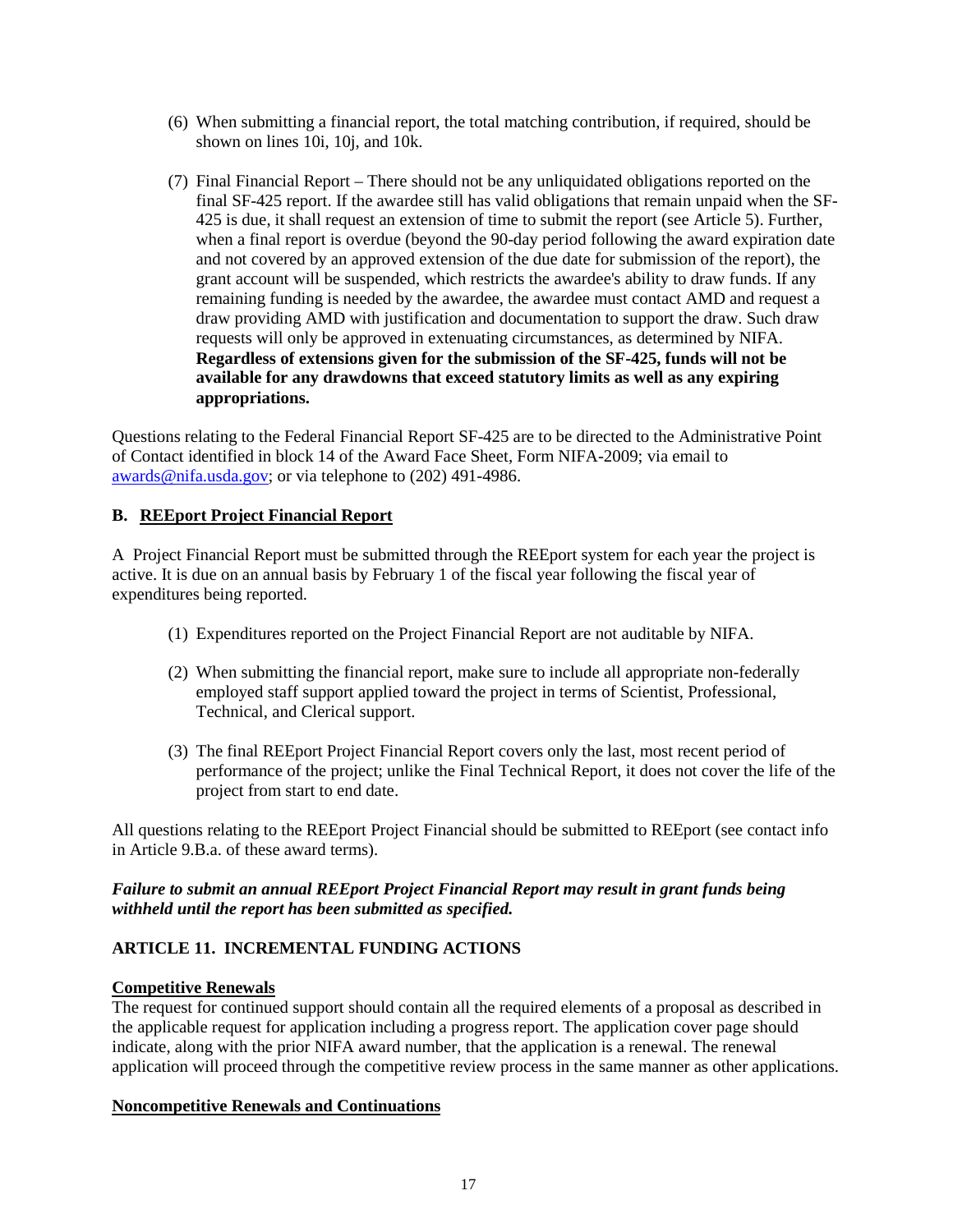For noncompetitive renewal grants, the request should contain all the required elements of an application as described in the applicable request for application including a progress report. The application cover page should indicate, along with the prior NIFA award number, that the application is a renewal.

For continuation grants, the request for continued support should contain all the required elements of an application as described in the applicable request for application including a proposed budget and narrative for the ensuing period, and the requirement that an annual progress report detailing all work performed to date be electronically submitted through the CRIS system within 90 days prior to the end of the current budget period, i.e., current expiration date of the award. Untimely submission of this report may delay processing of the award and failure to submit these reports will likely result in the restriction of the funding increment.

## **ARTICLE 12. REPORTING SUBAWARDS AND EXECUTIVE COMPENSATION**

Additional administrative requirements necessary for NIFA grants and cooperative agreements to comply with the Federal Funding and Transparency Act of 2006 (FFATA) are contained in [2 CFR Part](https://www.ecfr.gov/cgi-bin/text-idx?tpl=/ecfrbrowse/Title02/2cfr170_main_02.tpl)  [170.](https://www.ecfr.gov/cgi-bin/text-idx?tpl=/ecfrbrowse/Title02/2cfr170_main_02.tpl) Prime awardees must register with the Federal Funding Accountability and Transparency Act Subaward Reporting System (FSRS) database and report the required data on their first tier subawardees. Prime awardees must report the executive compensation for their own executives as part of their registration profile in System for Award Management (SAM).

a. Reporting of first-tier subawards

1. **Applicability.** Unless you are exempt as provided in paragraph d. of this award term, you must report each action that obligates \$25,000 or more in Federal funds that does not include Recovery funds (as defined in section 1512(a)(2) of the American Recovery and Reinvestment Act of 2009, Pub. L. 111-5) for a subaward to an entity (see definitions in paragraph e. of this award term).

## 2. **Where and when to report.**

i. You must report each obligating action described in paragraph a.1. of this award term to [http://www.fsrs.gov](http://www.fsrs.gov/)

ii. For subaward information, report no later than the end of the month following the month in which the obligation was made. (For example, if the obligation was made on November 7, 2010, the obligation must be reported by no later than December 31, 2010.)

3. **What to report.** You must report the information about each obligating action that the submission instructions posted at [http://www.fsrs.gov](http://www.fsrs.gov/) specify.

## b. Reporting Total Compensation of Recipient Executives

1. **Applicability and what to report.** You must report total compensation for each of your five most highly compensated executives for the preceding completed fiscal year, if—

i. the total Federal funding authorized to date under this award is \$25,000 or more;

ii. in the preceding fiscal year, you received--

(A) 80 percent or more of your annual gross revenues from Federal procurement contracts (and subcontracts) and Federal financial assistance subject to the transparency Act, as defined at 2 CFR 170.320 (and subawards); and

(B) \$25,000,000 or more in annual gross revenues from Federal procurement contracts (and subcontracts) and Federal financial assistance subject to the Transparency Act, as defined at 2 CFR 170.320 (and subawards); and

iii. The public does not have access to information about the compensation of the Executives through periodic reports filed under section 13(a) or 15(d) of the Securities Exchange Act of 1934 (15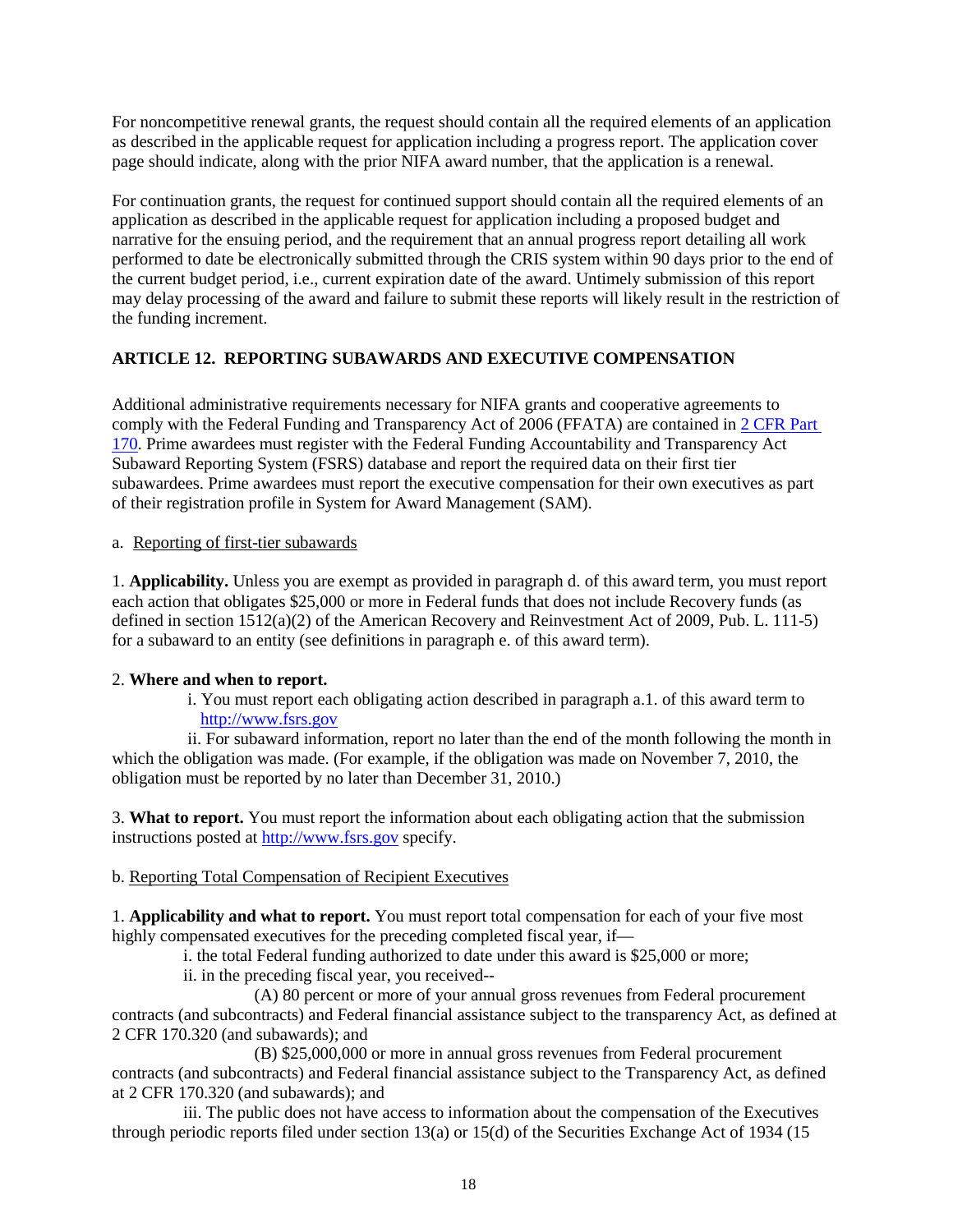U.S.C. 78m(a), 78o(d)) or section 6104 of the Internal Revenue Code of 1986. (To determine if the public has access to the compensation information, see the U.S. Security and Exchange Commission total compensation filings at [https://www.sec.gov/answers/execcomp.htm.](https://www.sec.gov/answers/execcomp.htm)

2. **Where and when to report.** You must report executive total compensation described in paragraph b.1. of this award term:

i. As part of your registration profile at [https://www.sam.gov](https://www.sam.gov/)

ii. By the end of the month following the month in which this award is made, and annually thereafter.

### c. Reporting of Total Compensation of Subrecipient Executives

1. **Applicability and what to report.** Unless you are exempt as provided in paragraph d. of this award term, for each first-tier subrecipient under this award, you shall report the names and total compensation of each of the subrecipient's five most highly compensated executives for the subrecipient's preceding completed fiscal year, if--

i. in the subrecipient's preceding fiscal year, the subrecipient received--

- A) 80 percent or more of its annual gross revenues from Federal procurement contracts (and subcontracts) and Federal financial assistance subject to the Transparency Act, as defined at 2 CFR 170.320 (and subawards); and
- B) \$25,000,000 or more in annual gross revenues from Federal procurement contracts (and subcontracts), and Federal financial assistance subject to the Transparency Act (and subawards); and

 ii. The public does not have access to information about the compensation of the executives through periodic reports filed under section 13(a) or 15(d) of the Securities Exchange Act of 1934 (15 U.S.C. 78m(a), 78o(d)) or section 6104 of the Internal Revenue Code of 1986. (To determine if the public has access to the compensation information, see the U.S. Security and Exchange Commission total compensation filings at

*http://www.sec.gov/answers/execomp.ht[mhttp://www.sec.gov/answers/execomp.htm](http://www.sec.gov/answers/execomp.htm)* must report subrecipient executive total compensation described in paragraph c.1. of this award term:

i. To the recipient.

ii. By the end of the month following the month during which you make the subaward. For example, if a subaward is obligated on any date during the month of October of a given year (i.e., between October 1 and 31), you must report any required compensation information of the subrecipient by November 30 of that year.

#### d. Exemptions

If, in the previous tax year, you had gross income, from all sources, under \$300,000, you are exempt from the requirements to report:

i. Subawards, and

ii. The total compensation of the five most highly compensated executives of any subrecipient.

#### e. Definitions

For purposes of this award term:

1. **Entity** means all of the following, as defined in 2 CFR part 25:

i. A Governmental organization, which is a State, local government, or Indian tribe;

- ii. A foreign public entity;
- iii. A domestic or foreign nonprofit organization;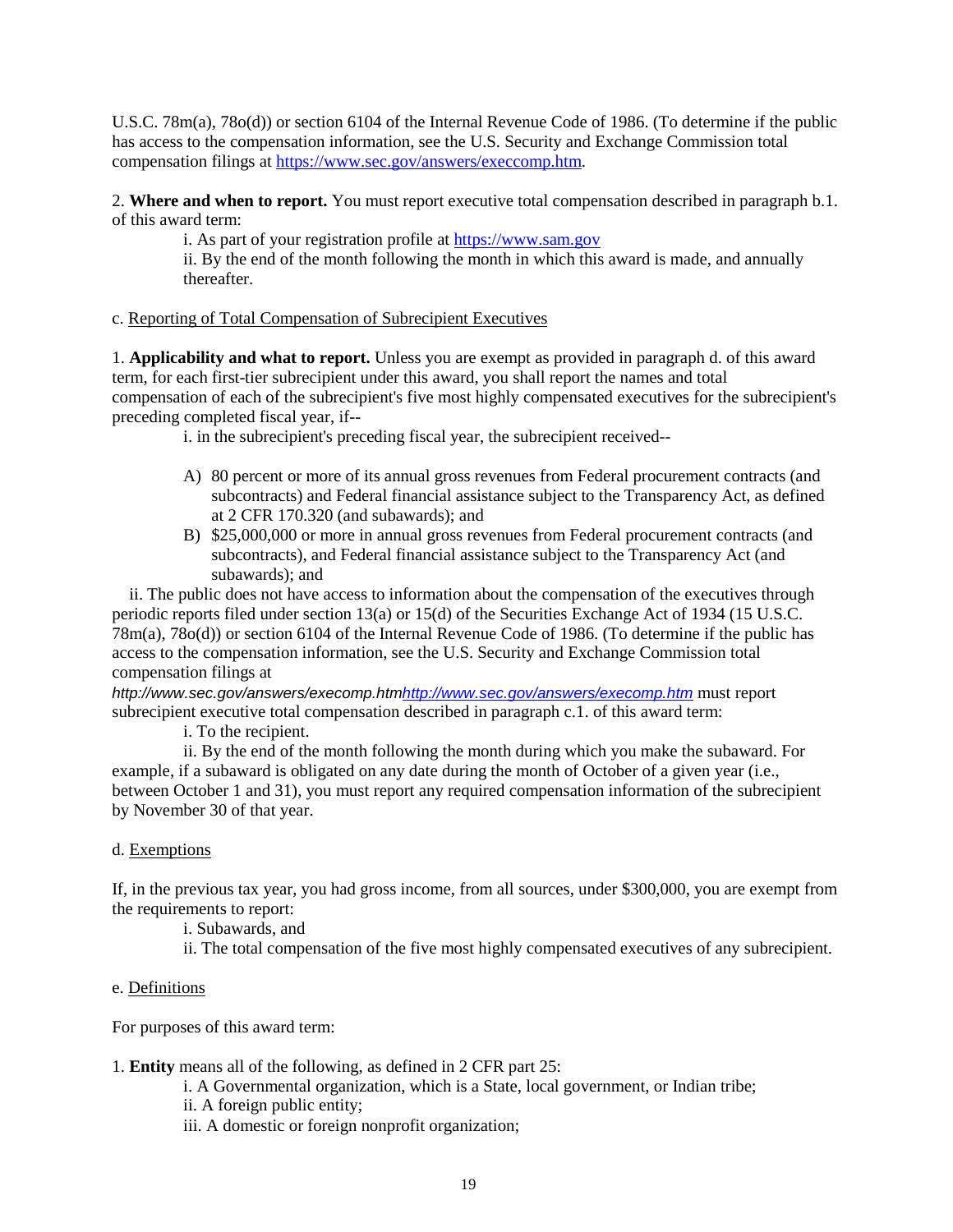iv. A domestic or foreign for-profit organization;

v. A Federal agency, but only as a subrecipient under an award or subaward to a non-Federal entity.

2. **Executive** means officers, managing partners, or any other employees in management positions.

### 3. **Subaward**:

i. This term means a legal instrument to provide support for the performance of any portion of the substantive project or program for which you received this award and that you as the recipient award to an eligible subrecipient.

ii. The term does not include your procurement of property and services needed to carry out the project or program (for further explanation, see Sec. ---- .210 of the attachment to OMB Circular A-133, "Audits of States, Local Governments, and Non-Profit Organizations").

iii. A subaward may be provided through any legal agreement, including an agreement that you or a subrecipient considers a contract.

4. **Subrecipient** means an entity that:

i. Receives a subaward from you (the recipient) under this award; and

ii. Is accountable to you for the use of the Federal funds provided by the subaward.

5. **Total compensation** means the cash and noncash dollar value earned by the executive during the recipient's or subrecipient's preceding fiscal year and includes the following (for more information see 17 CFR 229.402(c)(2)):

i. Salary and bonus.

ii. Awards of stock, stock options, and stock appreciation rights. Use the dollar amount recognized for financial statement reporting purposes with respect to the fiscal year in accordance with the Statement of Financial Accounting Standards No. 123 (Revised 2004) (FAS 123R), Shared Based Payments.

iii. Earnings for services under non-equity incentive plans. This does not include group life, health, hospitalization or medical reimbursement plans that do not discriminate in favor of executives, and are available generally to all salaried employees.

iv. Change in pension value. This is the change in present value of defined benefit and actuarial pension plans.

v. Above-market earnings on deferred compensation which is not tax-qualified.

vi. Other compensation, if the aggregate value of all such other compensation (e.g. severance, termination payments, value of life insurance paid on behalf of the employee, perquisites or property) for the executive exceeds \$10,000.

## **ARTICLE 13. SYSTEM FOR AWARD MANAGEMENT (SAM) AND DATA UNIVERSAL NUMBERING SYSTEM (DUNS) REQUIREMENTS**

Unless exempt from the requirements under OMB guidance at 2 CFR Part 25, recipients of NIFA funds are required to obtain and maintain a DUNS number from Dun & Bradstreet and register in [SAM.](https://www.sam.gov/portal/SAM/##1) Current recipients are required to keep their DUNS number and SAM registration up-to-date. Recipients are required to update information in SAM annually at a minimum to remain in compliance with the terms and conditions associated with their award.

### **A. Requirement for SAM**

All applicant organizations must register in SAM and maintain the registration with current information at all times during which it has an application under consideration for funding by NIFA and, if an award is made, until a final financial report is submitted or the final payment is received, whichever is later. SAM